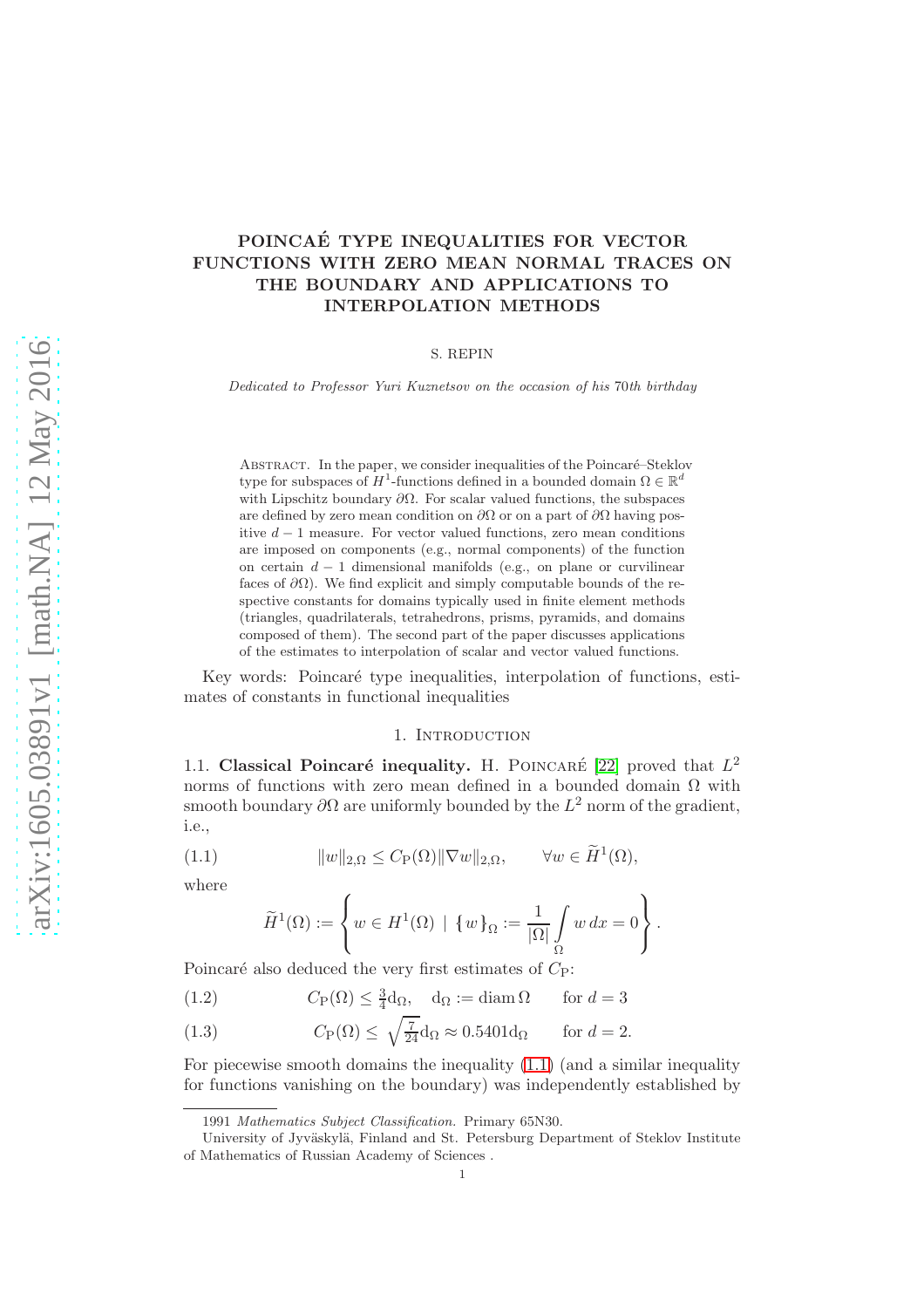V. STEKLOV [\[28\]](#page-17-1), who proved that  $C_{\rm P} = \lambda^{-\frac{1}{2}}$ , where  $\lambda$  is the smallest positive eigenvalue of the problem

(1.4) 
$$
-\Delta u = \lambda u \quad \text{in} \quad \Omega;
$$

(1.5) 
$$
\partial_{\mathbf{n}} u = 0 \quad \text{on} \quad \partial \Omega.
$$

Easily computable estimates of  $C_{\rm P}(\Omega)$  are known for *convex domains* in  $\mathbb{R}^d$ . An upper bound

<span id="page-1-0"></span>(1.6) 
$$
C_{P}(\Omega) \leq \frac{d_{\Omega}}{\pi} \approx 0.3183 d_{\Omega}
$$

was established in L. E. PAYNE and H. F. WEINBERGER [\[23\]](#page-17-2) (notice that for  $d = 2$  the upper bound [\(1.3\)](#page-0-1) found by Poincar e is not far from the sharp estimate  $(1.6)$ .

<span id="page-1-3"></span>A lower bound of  $C_{\rm P}(\Omega)$  was derived in S. Y. CHENG [\[6\]](#page-16-0) (for  $d=2$ ):

(1.7) 
$$
C_{\mathcal{P}}(\Omega) \geq \frac{d_{\Omega}}{2j_{0,1}} \approx 0.2079 d_{\Omega}.
$$

Here  $j_{0,1} \approx 2.4048$  is the smallest positive root of the Bessel function  $J_0$ .

For isosceles triangles an improvement of the upper bound [\(1.6\)](#page-1-0) is pre-sented in R. S. LAUGESEN and B. A. SIUDEJA [\[17\]](#page-16-1)

(1.8) 
$$
C_{\mathcal{P}}(\Omega) \leq \frac{d_{\Omega}}{j_{1,1}},
$$

where  $j_{1,1} \approx 3.8317$  is the smallest positive root of the Bessel function  $J_1$ .

Poincaré type inequalities also hold for  $L^q$  norms if  $1 \le q < +\infty$ . In G. Acosta and R. Duran (2003), it was shown that for convex domains the constant in  $L_1$  Poincaré type inequality satisfies the estimate

<span id="page-1-4"></span>(1.9) 
$$
\inf_{c \in \mathbb{R}} \|w - c\|_{L_1} \le \frac{d_{\Omega}}{2} \|\nabla w\|_{L_1}.
$$

Estimates of the constant for other q can be found in  $S.-K$ . Shua and R. L. WHEEDEN (2006) (also for convex domains).

## 1.2. Poincaré type inequalities for functions with zero mean boundary traces. Inequalities similar to  $(1.1)$  also hold for functions with zero mean traces on the boundary (or on a measurable part  $\Gamma \subset \partial\Omega$ ) such that  $meas_{(d-1)}\Gamma > 0$ . For any

<span id="page-1-1"></span>
$$
w \in \widetilde{H}_{\Gamma}^1(\Omega) = \left\{ w \in H^1(\Omega) \mid \{w\}_{\Gamma} := \frac{1}{|\Gamma|} \int_{\Gamma} w \, ds = 0 \right\},\
$$

we have two estimates for the  $L^2(\Omega)$  norm of w

$$
(1.10) \t\t\t ||w||_{2,\Omega} \leq C_{\Gamma}(\Omega) ||\nabla w||_{2,\Omega}
$$

and and for its trace on the Γ

<span id="page-1-2"></span>(1.11) 
$$
||w||_{2,\Gamma} \leq C_{\Gamma}^{\text{Tr}}(\Omega) ||\nabla w||_{2,\Omega}.
$$

Existence of positive constants  $C_{\Gamma}(\Omega)$  and  $C_{\Gamma}^{\text{Tr}}(\Omega)$  is proved by standard compactness arguments. Inequality [\(1.10\)](#page-1-1) arises in analysis of certain physical phenomena (the so called "sloshing" frequencies, see D. W. Fox and J. R. KUTTLER [\[8\]](#page-16-2), V. KOZLOV et al. [\[9,](#page-16-3) [10\]](#page-16-4) and references therein). In the paper by I. Babuska and A. K. Aziz [\[3\]](#page-16-5) it was used in proving sufficiency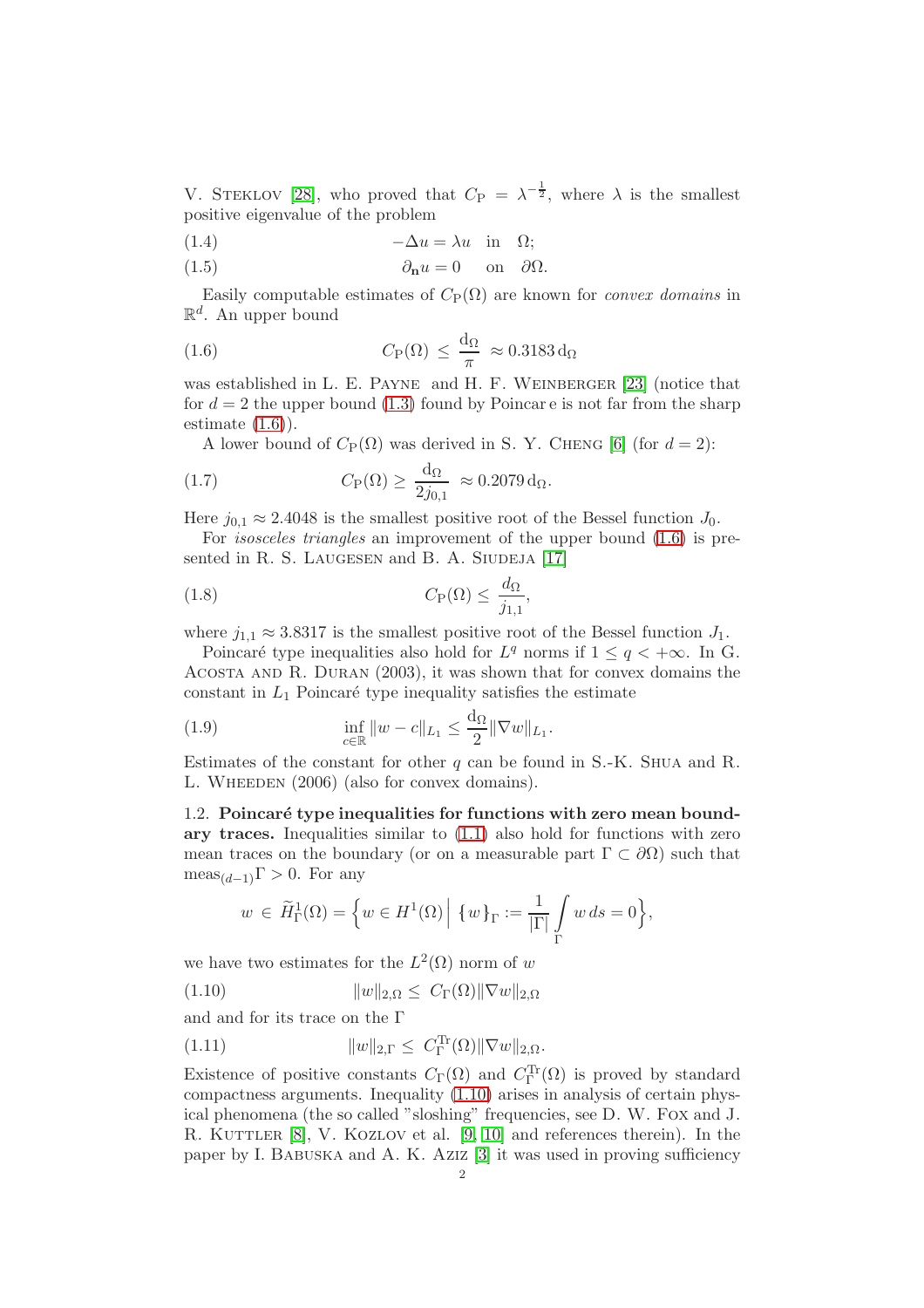of the maximal angle condition for finite element meshes with triangular elements. Inequalities  $(1.10)$  and  $(1.11)$  can be useful in many other cases, e.g., for nonconforming approximations, a posteriori error estimates (see [\[19,](#page-17-3) [26,](#page-17-4) [18,](#page-16-6) [24\]](#page-17-5)), and and advanced interpolation methods for scalar and vector valued functions. In this paper, we are mainly interested in the inequality  $(1.10)$  for functions with zero mean on Γ. For the sake of brevity, we will call it the boundary Poincaré inequality.

Exact constants  $C_{\Gamma}$  and  $C_{\Gamma}^{\text{Tr}}$  are known only for a restricted number of "simple" domains. Table 1 summarises some of the results presented in A. NAZAROV AND S. REPIN [\[21\]](#page-17-6), which are related to such domains as rectangle  $\Pi_{h1\times h_2}:=(0,h_1)\times (0,h_2)$ , parallelepiped  $\Pi_{h1\times h_2\times h_3}:=(0,h_1)\times (0,h_2)\times$  $(0, h_3)$ , and right triangle  $\overline{T}_h := \text{conv}\{(0, 0), (h, 0), (0, h)\}.$ 

| $\overline{d}$              |                                |                  | $C_{\Gamma}(\Omega)$                                  |
|-----------------------------|--------------------------------|------------------|-------------------------------------------------------|
| 2                           | $\Pi_{h1\times h_2}$           | face $x_1 = 0$   | $c_1 \max\{2h_1; h_2\}, c_1 = 1/\pi$                  |
| $\overline{2}$              | $\Pi_{h1\times h_2}$           | $\partial\Omega$ | $c_1 \max\{h_1; h_2\}$                                |
| 3                           | $\Pi_{h1\times h_2\times h_3}$ | face $x_1 = 0$   | $c_1 \max\{2h_1; h_2; h_3\}$                          |
| $\overline{2}$              | $\perp_h$                      | leg              | $c_2 = 1/\zeta$ , $\zeta \approx 2.02876$<br>$c_2h$ , |
| 2                           | $T_h$                          | two legs         | $c_1h$                                                |
| $\mathcal{D}_{\mathcal{L}}$ | $T_h$                          | hypothenuse      | $2c_2h$                                               |

Table 1. Sharp constants

In Section 2 we deduce easily computable majorants of  $C_{\Gamma}$  for triangles, rectangles, tetrahedrons, polyhedrons, pyramides and prizmatic type domains. These results yield interpolation estimates (and respective constants) for interpolation of scalar valued functions on macrocells based on mean values on faces. As a result, we can deduce interpolation estimates for functions defined on meshes with very complicated (e.g., nonconvex) cells.

Section 3 is concerned with boundary Poincaré inequalities for vector valued functions. Certainly, [\(1.10\)](#page-1-1) admits a straightforward extension to vector fields. We consider more sophisticated forms where zero mean conditions are imposed on mean values of different components of a vector valued function v on different  $d-1$  dimensional manifolds (which are assumed to be sufficiently regular). In particular, it suffices to impose zero mean conditions on normal components of **v** on d Lipschitz manifolds (e.g., on d faces lying on  $\partial$ Ω). Then,

<span id="page-2-0"></span>(1.12) 
$$
\|\mathbf{v}\|_{\Omega} \leq \mathbb{C}(\Omega, \Gamma_1, ..., \Gamma_d) \|\nabla \mathbf{v}\|_{\Omega}.
$$

Theorem [3.1](#page-7-0) proves [\(1.12\)](#page-2-0) by compactness arguments. After that, we consider the case where the conditions are imposed on normal components of a vector field on  $d$  different faces of polygonal domains in  $\mathbb{R}^d$  and deduce [\(1.12\)](#page-2-0) directly by applying [\(1.10\)](#page-1-1) to normal components of the vector field. This method also yields easily computable majorants of the constant C.

The last part of the paper is devoted to interpolation of functions defined in a bounded Lipschitz domain  $\Omega \in \mathbb{R}^d$ , which are based on mean values of the function (or of mean values of normal components) on some set  $\Gamma \in \mathbb{R}^{d-1}$ . It should be noted that interpolation methods based on normal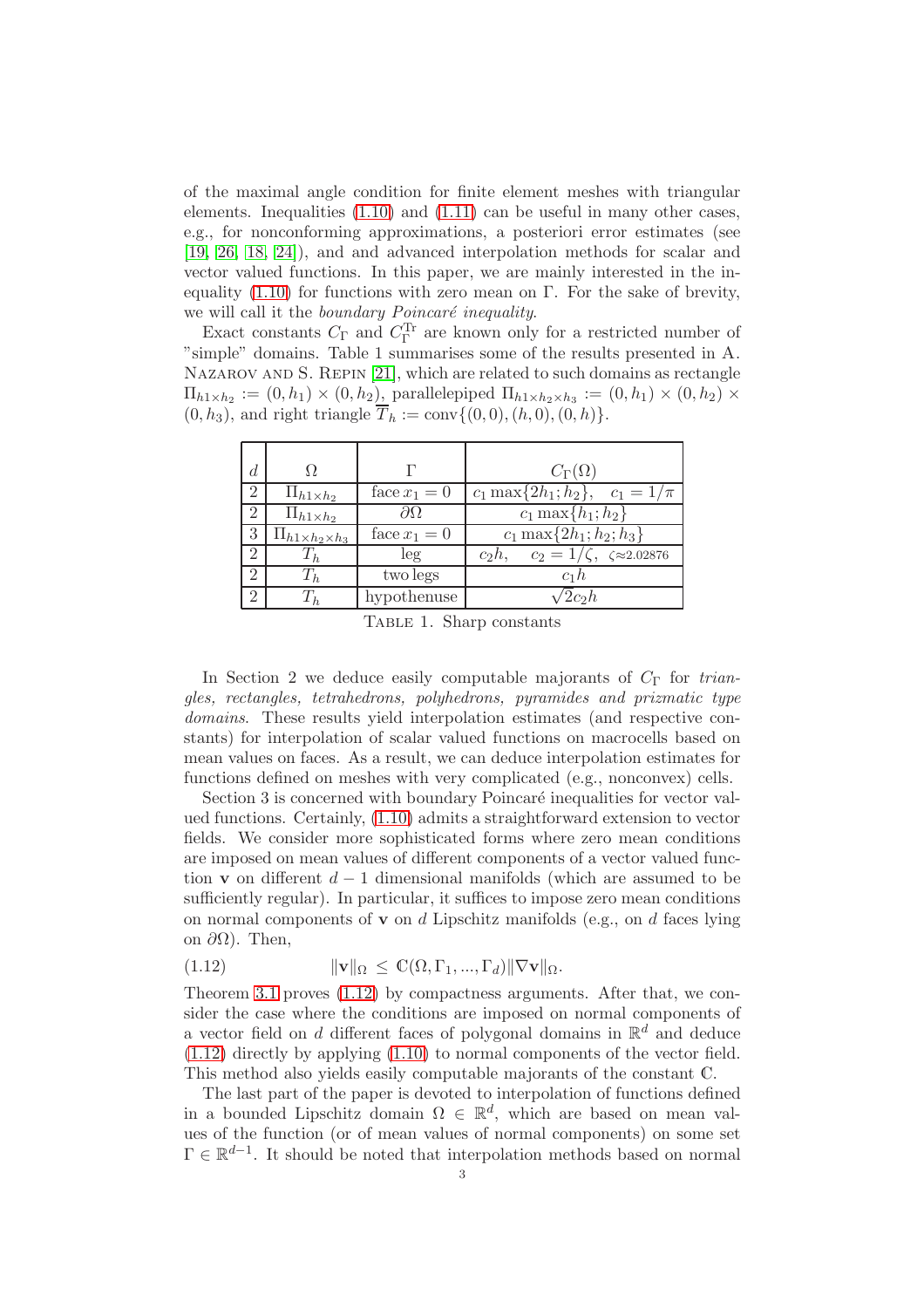components of vector fields defined on edges of finite elements are widely used in numerical analysis of PDEs (see, e.g., [\[5,](#page-16-7) [27\]](#page-17-7)). Raviart–Thomas (RT) type interpolation operators and their properties for approximations on polyhedral meshes has been deeply studied in papers of D. Arnold, D. BOFFI AND R. FALK  $[1, 2]$  $[1, 2]$ , A. BERMUDES et. all  $[4]$  and other publications. The respective interpolants belong to the space  $H(\Omega, \text{div})$ . Approximations of this type are often used in mixed and hybrid finite element methods (see, e.g., F. BREZZI and M. FORTIN [\[5\]](#page-16-7), J. E. ROBERTS and J.-M. THOMAS [\[27\]](#page-17-7), V. GIRAULT and P. A. RAVIART  $[7]$ ).

This paper is concerned with coarser interpolation methods, which provide only  $L^2$  approximation of fluxes (and  $H^{-1}$  approximation for the divergence what is sufficient for treating balance equations in a weak sense!). Hopefully this type interpolation methods could be useful for numerical analysis of PDEs on highly distorted meshes. This challenging problem has been studying for many years by YU. KUZNETSOV and coauthors (see [\[11,](#page-16-12) [12,](#page-16-13) [13,](#page-16-14) [14,](#page-16-15) [15,](#page-16-16) [16\]](#page-16-17) and other publications cited therein). Smooth (high order) methods are probably too difficult for the interpolation of vector valued functions on very irregular (distorted) meshes. Moreover, in the majority of cases smooth interpolants seem to be not really natural because exact solutions often have a very restricted regularity and because efficient numerical procedures (offered, e.g., by the above mentioned dual mixed and hybrid methods) operate with low order approximations for fluxes. If meshes are very irregular, then it is convenient to apply approximations of the lowest possible order and respective numerical methods with minimal regularity requirements. Poincaré type estimates for functions with zero mean conditions on manifolds of the dimension  $d-1$  yield interpolants of exactly this type.

In Section 4 it is proved that in  $\Omega$  the difference between u and its interpolant  $\mathbb{I}_{\Gamma} u$  is controlled by the norm of  $\nabla u$  with a constant, which depends on the maximal diameter of the cell (due to results of previous sections, realistic estimates the interpolation constants are known for "typical" cells). Finally, we shortly discuss interpolation on meshes when a (global) domain  $\Omega$  is decomposed into a collection of local subdomains (cells)  $\Omega_i$ . Using cell interpolation operators, we define the global interpolation operator  $\mathbb{I}_{\mathcal{T}_h}$ and prove the respective interpolation estimates for scalar and vector valued functions. The interpolation method operates with minimal amount of interpolation parameters related to mean values on a certain amount of faces and preserves mean values on faces (for scalar valued functions) and mean values of normal components (for vector valued functions).

### <span id="page-3-1"></span>2. ESTIMATES OF  $C_{\Gamma}$  for typical mesh cells

<span id="page-3-0"></span>2.1. Triangles. Consider a nondegenerate triangle ABC (Fig. 1 left) where Γ coincides with the side AC.

2.1.1. *Majorant of*  $C_{\Gamma}$ . Our analysis is based upon the estimate

(2.1) 
$$
C_{\Gamma}^{2} \leq C_{\rm P}^{2} + \frac{|\Omega|}{|\Gamma|^{2}} \inf_{\substack{\tau \in Q(\Omega) \\ 4}} ||\tau||_{2,\Omega}^{2},
$$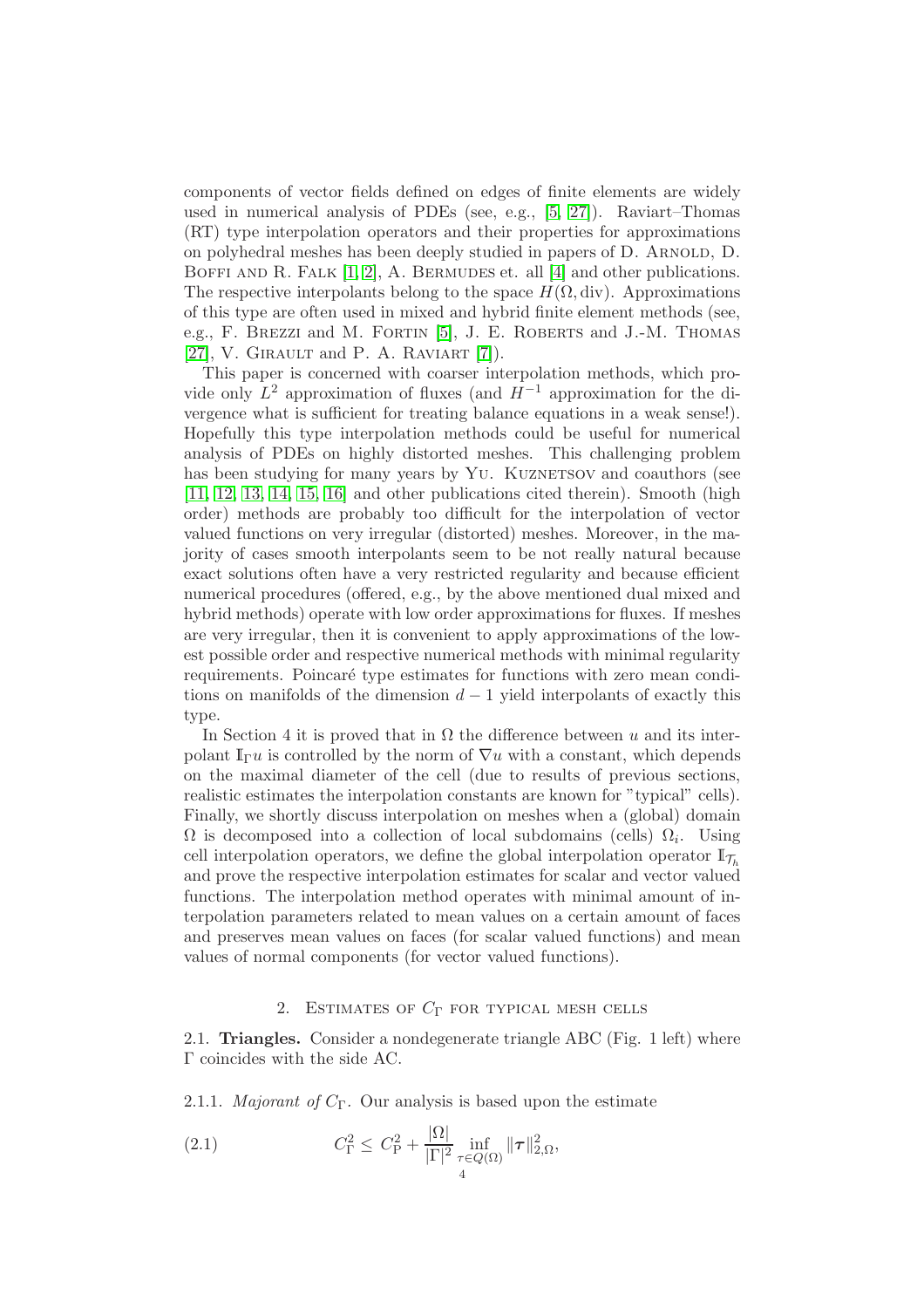

FIGURE 1. Triangle and quadrilateral

which is a special form of the upper bound of  $C_{\Gamma}$  derived in S. REPIN [\[25\]](#page-17-8). Here  $Q(\Omega)$  is a subset of  $H(\Omega, \text{div})$  containing vector functions such that  $div\tau = \frac{|\Gamma|}{|\Omega|}$  $\frac{|1|}{|\Omega|}$ ,  $\tau \cdot \mathbf{n} = 1$  on  $\Gamma$ , and  $\tau \cdot \mathbf{n} = 0$  on  $\partial\Omega \setminus \Gamma$ . We set  $\tau$  as an affine field with values at the nodes A,B, and C ( $-\cot \alpha$ ,  $-1$ ), (0,0), and  $(\cot \beta, -1)$ , respectively. In this case,

$$
\|\tau\|_{2,\Omega}^2 = \frac{1}{3} |\Omega| (\frac{3}{2} + \frac{1}{4} \cot^2 \alpha + \frac{1}{4} \cot^2 \beta + \frac{1}{4} (\cot \beta - \cot \alpha)^2) = \frac{|\Omega|}{6} \Sigma_{\alpha\beta}.
$$

where

$$
\Sigma_{\alpha\beta} = \cot^2 \alpha + \cot^2 \beta - \cot \alpha \cot \beta + 3.
$$

Since  $|\Omega| = \frac{1}{2}$  $\frac{1}{2}h|\Gamma|$ , we see that  $\frac{|\Omega|^2}{|\Gamma|^2}$  $\frac{|\Omega|^2}{|\Gamma|^2} = \frac{h^2}{4}$  $\frac{\hbar^2}{4}$ . In view of [\(1.6\)](#page-1-0), the constant  $C_{\rm P}$ is bounded from above by  $\frac{d_{\Omega}}{\pi}$ , where  $d_{\Omega} = \max\{|AB|, |BC|, |CD|\}$ , and we deduce an easily computable bound

(2.2) 
$$
C_{\Gamma}^2 \leq C_{\rm P}^2 + \frac{h^2 \Sigma_{\alpha \beta}}{24} \leq \frac{d_{\Omega}^2}{\pi^2} + \frac{h^2 \Sigma_{\alpha \beta}}{24}.
$$

We can represent  $\Sigma_{\alpha\beta}$  in a somewhat different form

$$
\Sigma_{\alpha\beta} = \frac{|AB|^2 + |BC|^2 + \overrightarrow{AB} \cdot \overrightarrow{BC}}{h^2}
$$

,

which yields the estimate

(2.3) 
$$
C_{\Gamma}^{2} \leq \frac{d_{\Omega}^{2}}{\pi^{2}} + \frac{|AB|^{2} + |BC|^{2} + \overrightarrow{BA} \cdot \overrightarrow{BC}}{24}.
$$

Example. If  $\alpha = \frac{\pi}{2}$  $\frac{\pi}{2}$ , then  $d_{\Omega}^2 = h^2 + |\Gamma|^2$ ,  $|\Gamma| = h \cot \beta$ ,  $d_{\Omega}^2 = h^2(1 + \cot^2 \beta)$  and we obtain

$$
C_{\Gamma} \le h \sqrt{\frac{1}{\pi^2} + \frac{1}{8} + \cot^2 \beta \left( \frac{1}{\pi^2} + \frac{1}{24} \right)} \approx 0.4757 h \sqrt{1 + 0.6354 \cot^2 \beta}
$$

In particular, for  $\beta = \frac{\pi}{4}$  $\frac{\pi}{4}$ , we obtain  $C_{\Gamma} \leq 0.6083h$  (exact constant for the riht triangle is  $0.4929h$ ).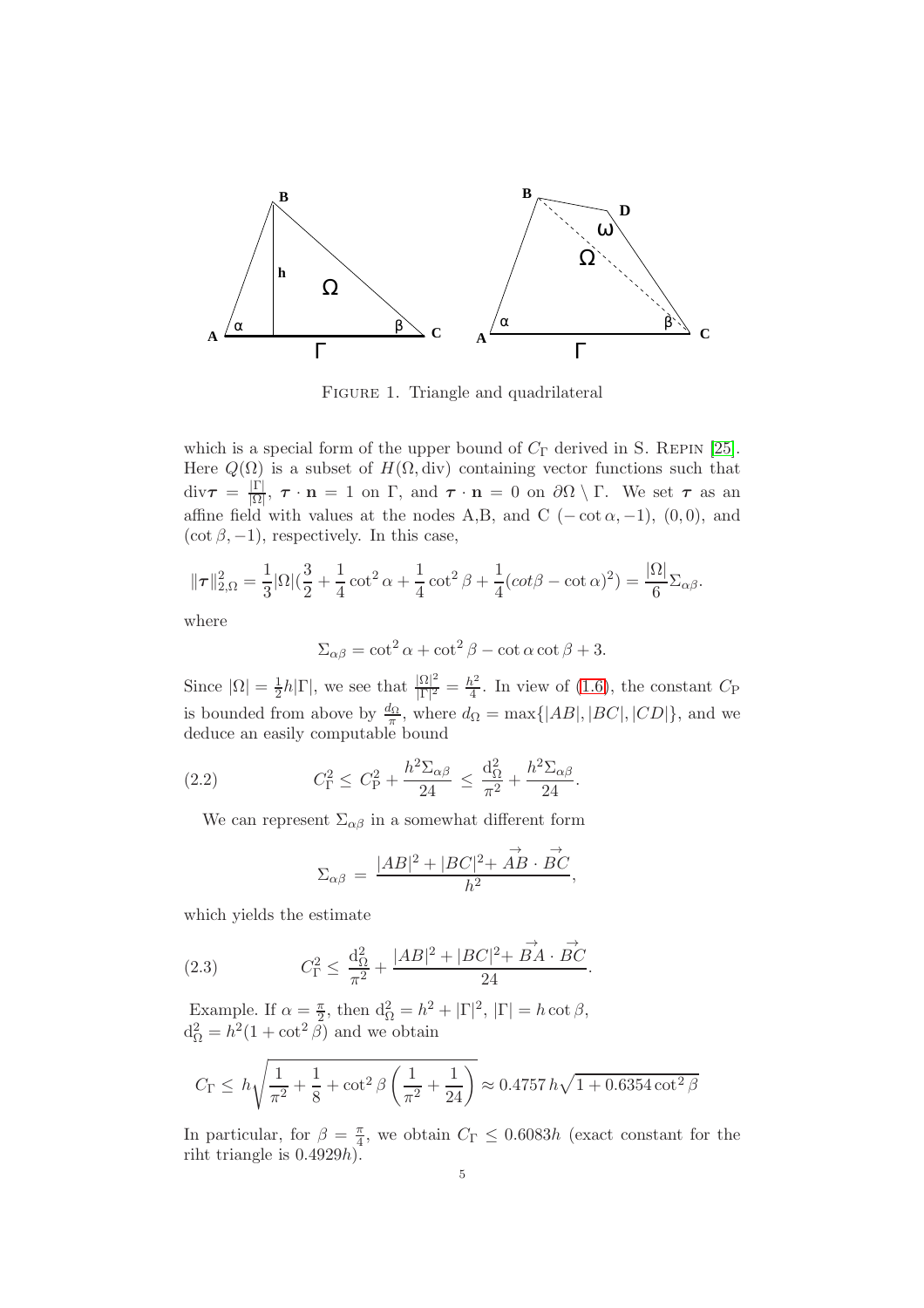2.1.2. *Minorant of*  $C_\Gamma$ . A lower bound for  $C_\Gamma$  follows from [\(1.7\)](#page-1-3) and Irelations between  $C_{\mathcal{P}}(\Omega)$  and  $C_{\Gamma}(\Omega)$ . Any function in  $\widetilde{H}^1_{\Gamma}(\Omega)$  can be represented as  $w - \{w\}_{\Gamma}$ , where  $w \in H^1(\Omega)$ . Hence,

$$
(C_{\Gamma}(\Omega))^{-2} = \inf_{w \in H^1(\Omega)} \frac{\int_{\Omega} |\nabla w|^2 dx}{\int_{\Omega} |w - \{w\}_{\Gamma}|^2 dx}
$$

and the constant  $C_{\Gamma}(\Omega)$  can be defined as maximum of  $||w - \{w\}_{\Gamma}||_{2,\Omega}$  for all  $w \in H^1(\Omega)$  such that  $\|\nabla w\|_{2,\Omega} = 1$ . Analogously,  $C_P$  can be defined as maximum of  $||w - \{w\}_\Omega||_{2,\Omega}$  over the same set of functions. Since

<span id="page-5-0"></span>
$$
||w - \{w\}_{\Gamma}||_{2,\Omega} \ge \inf_{c \in \mathbb{R}} ||w - c||_{2,\Omega} = ||w - \{w\}_{\Omega}||_{2,\Omega},
$$

we conclude that for any selection of Γ

(2.4) 
$$
C_{\mathcal{P}}(\Omega) \leq C_{\Gamma}(\Omega).
$$

From [\(1.7\)](#page-1-3) and [\(2.4\)](#page-5-0), it follows that  $C_{\Gamma} \geq \frac{1}{2}$  $rac{1}{2} \frac{d_{\Omega}}{j_{0,1}}$  $\frac{d_{\Omega}}{j_{0,1}}$ . In particular, for  $\alpha = \frac{\pi}{2}$ 2 we have  $C_{\Gamma} \geq 0.2079 h \sqrt{1 + \cot^2 \beta}$ .

2.2. Quadrilaterals. Using previous results, we deduce an estimate of  $C_{\Omega}$ for a quadrilateral ABCD (Fig. [2.1](#page-3-0) right). On  $\Omega_1$  we set the same field  $\tau$  as in the previous case and set  $\tau = 0$  on  $\Omega_2$ . Let  $\kappa^2 = \frac{|\Omega_2|}{|\Omega_1|}$  $\frac{|\Omega_2|}{|\Omega_1|}$ . Then,

<span id="page-5-1"></span>(2.5) 
$$
C_{\Gamma}^2 \leq C_{\rm P}^2 + \left(\kappa C_{\rm P} + \frac{\Sigma_{\alpha\beta}^{1/2}|\Omega|}{\sqrt{6}|\Gamma|}\right)^2.
$$

Note that [\(2.5\)](#page-5-1) also holds for more general cases in which  $\Omega_2$  is a bounded Lipschitz domain having only one common boundary with  $\Omega_1$ , which is BC.

<span id="page-5-2"></span>2.3. Tetrahedrons. Consider a tetrahedron OABC (Fig. 2 left), where Γ is the triangle ABC which lies in the plane  $Ox_1x_2$ .



Figure 2. Tetrahedron, pyramide, and prizm

At vertexes A, B, and C, we define three constant vectors

$$
\widehat{\tau}_A = \frac{\eta}{|\eta| \sin \alpha}, \quad \widehat{\tau}_A = \frac{\zeta}{|\zeta| \sin \beta}, \text{ and } \widehat{\tau}_A = \frac{\sigma}{|\sigma| \sin \gamma}.
$$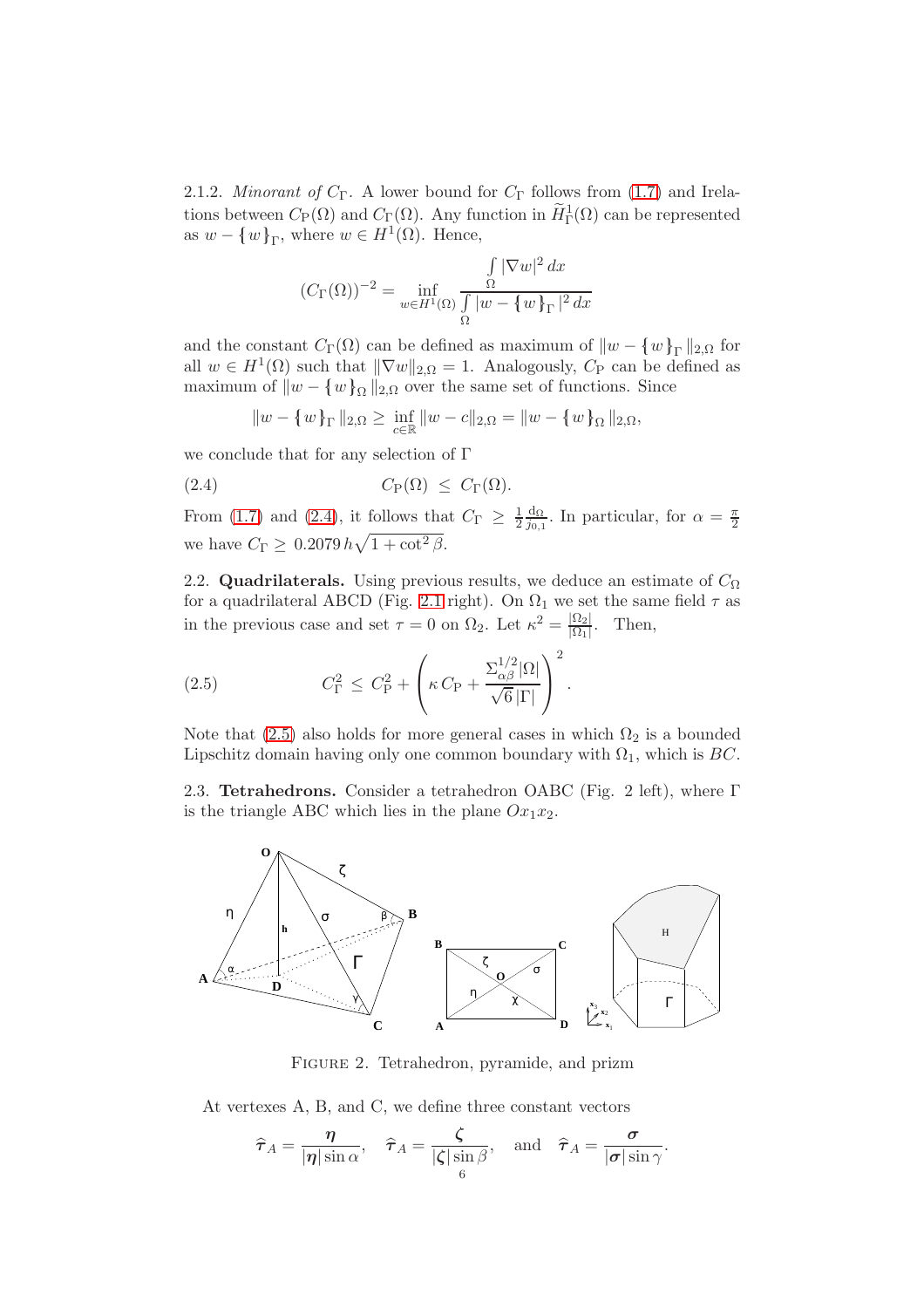The vector field  $\tau(x_1, x_2, x_3)$  is the affine field in  $\Omega$  with zero value at the vertex O. We compute

$$
\int_{\Omega} |\tau|^2 dx = \int_{0}^{h} \left( \int_{\omega(x_3)} |\tau(x_1, x_2, x_3)|^2 dx_1 dx_2 \right) dx_3.
$$

Notice that the cross section  $\omega(x_3)$  associated with the height  $x_3$  has the measure  $|\omega(x_3)| = (1 - \frac{x_3}{h})^2 |\Gamma|$  and at the respective point A' on OA (which third coordinate is  $x_3$ ) by linear proportion we have  $\tau_{A'} = \left(1 - \frac{x_3}{h}\right) \hat{\tau}_A$ . Similar relations hold for the points  $B'$  and  $C'$  associated with the cross section on the height  $x_3$ . For the internal integral we apply the Gaussian quadrature for  $|\tau|^2 = \tau_1^2 + \tau_2^2 + \tau_3^3$  and obtain

<span id="page-6-0"></span>
$$
(2.6) \qquad C_{\Gamma}^2 \leq \frac{\mathrm{d}_{\Omega}^2}{\pi^2} + \frac{|\eta|^2 + |\zeta|^2 + |\sigma|^2 + \eta \cdot \zeta + \eta \cdot \sigma + \zeta \cdot \sigma}{90}
$$

In particular, for the equilateral tetrahedron with all edges equal to  $h$  we have

$$
\eta \cdot \zeta = \eta \cdot \sigma = \zeta \cdot \sigma = \frac{1}{2}h^2
$$
,  $d_{\Omega} = h$ ,

and, therefore,  $C_{\Gamma} \leq h \sqrt{\frac{1}{\pi^2} + \frac{1}{20}} \approx 0.39h$ .

For the right tetrahedron with nodes  $(0, 0, 0)$ ,  $(h, 0, 0)$ ,  $(0, h, 0)$ ,  $(0, 0, h)$ and face  $\Gamma = \{x \in \overline{\Omega}, x_3 = 0\}$ , we have  $d_{\Omega} = h\sqrt{2}$ ,  $|\eta| = h$ ,  $|\zeta| = |\sigma| = h\sqrt{2}$ , scalar products are equal to  $h^2$  and [\(2.6\)](#page-6-0) yields  $C_{\Gamma} \leq h \sqrt{\frac{2}{\pi^2} + \frac{4}{45}} \approx 0.54h$ . Sharp constants  $C_{\Gamma}$  for triangle and tetrahedrons has been recently evaluated in [\[20\]](#page-17-9). For the right tetrahedron, the constant computed in [\[20\]](#page-17-9) numerically is  $C_{\Gamma} \approx 0.3756h$ .

2.4. Pyramide. We can apply  $(2.6)$  in order to evaluate  $C_{\Gamma}$  for a pyramid OABCD, which can be divided into two tetrahedrons OABC and OACD (Fig. 2 middle, view from above). Assume that the triangles ABC and ACD have equal areas and  $\Gamma$  is the pyramid basement ABCD. Then, we can use [\(2.1\)](#page-3-1) with  $\tau$  defined in each tetrahedron as in [2.3.](#page-5-2) We obtain

$$
(2.7) \quad C_{\Gamma}^{2} \leq \frac{d_{\Omega}^{2}}{\pi^{2}} + \frac{2|\eta|^{2} + |\zeta|^{2} + 2|\sigma|^{2} + |\chi|^{2} + 2\eta \cdot \sigma + (\eta + \sigma) \cdot (\chi + \zeta)}{180}
$$

.

2.5. Prizmatic cells. Consider domains of the form (Fig. 2 right).

$$
\Omega = \{x \in \mathbb{R}^3 \mid (x_1, x_2) \in \Gamma, \quad 0 \le x_3 \le H(x_1, x_2), \quad H(x_1, x_2) \ge H_{min}\}.
$$
  
By the same method as in 2.1 we find that

<span id="page-6-1"></span>(2.8) 
$$
C_{\Gamma}^{2} \leq \overline{C}_{\Gamma}^{2} := C_{\rm P}^{2} + \left(\frac{\{H\}_{\Gamma}}{\sqrt{3}} + C_{\rm P} \,\kappa\right)^{2}.
$$

where  $\kappa = \left(\frac{\{H\}_{\Gamma}}{H_{min}} - 1\right)^{1/2}$  characterises variations of the mean height. In particular, if  $H = const$  (so that  $\kappa = 0$ ) and  $\Gamma$  is a convex domain in

 $\mathbb{R}^{d-1}$ , then

(2.9) 
$$
C_{\Gamma}^2 \le \frac{d_{\Gamma}^2 + H^2}{\pi^2} + \frac{H^2}{3} = \frac{1}{\pi^2} \left( d_{\Gamma}^2 + \left( 1 + \frac{\pi^2}{3} \right) H^2 \right).
$$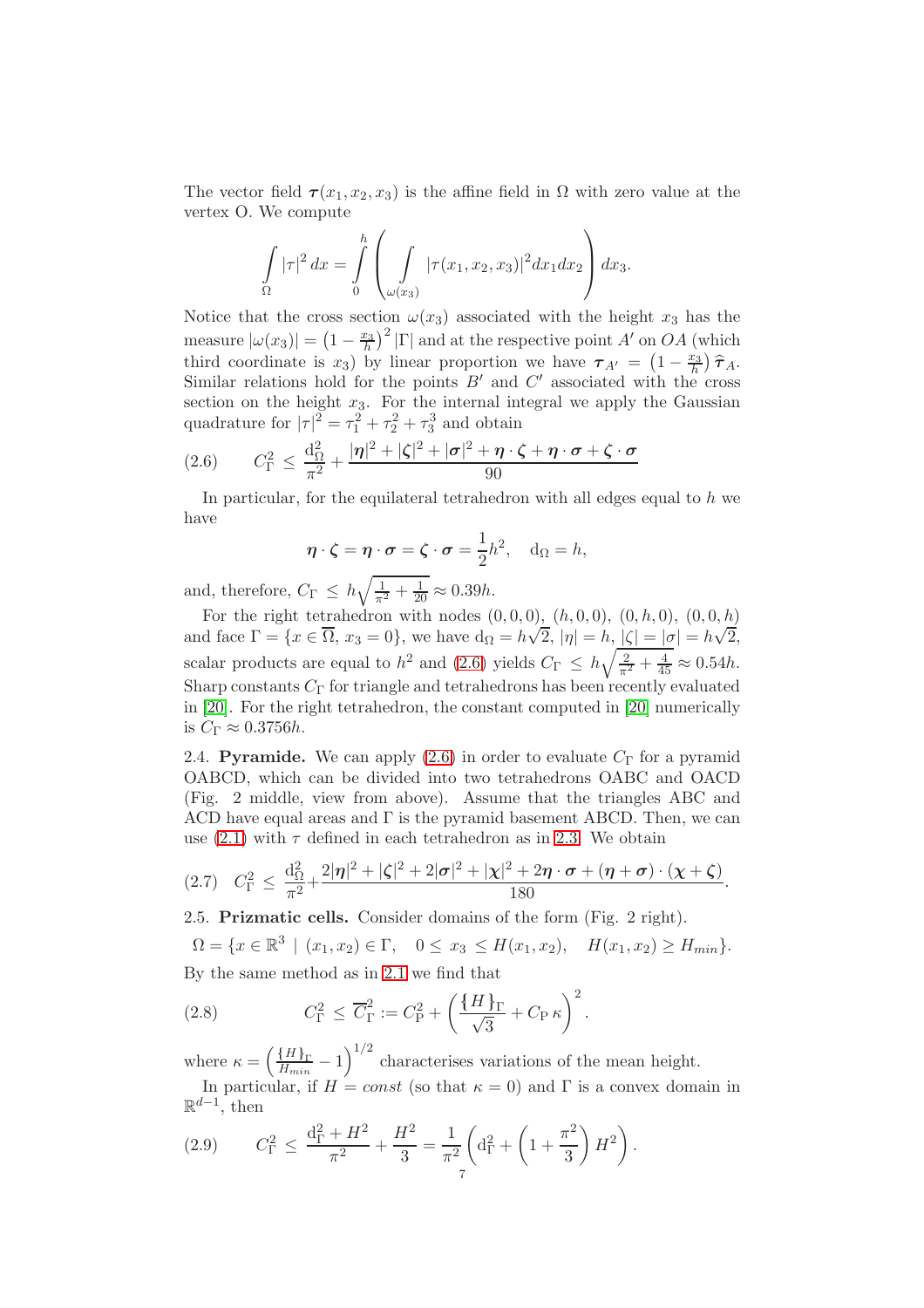For a parallelepiped with  $\Gamma = (0, a) \times (0, b)$ , we know that the exact value of  $C_{\Gamma}$  is  $\frac{1}{\pi} \max\{2H, a, b\}$ . In this case  $d_{\Gamma}^2 = a^2 + b^2$  and we can compare it with the upper bound that follows from  $(2.8)$ :

(2.10) 
$$
\frac{\overline{C}_{\Gamma}}{C_{\Gamma}} = \frac{\sqrt{a^2 + b^2 + 4.29H^2}}{\max\{2H, a, b\}} \ge 1.
$$

For the cases where one dimension of  $\Omega$  dominates,  $\overline{C}_{\Gamma}$  is a good approximation of  $C_{\Gamma}^2$ . If  $a = b = H$  (cube), then we have  $\frac{\overline{C}_{\Gamma}}{C_{\Gamma}} = \frac{\sqrt{6.29}}{2} \approx 1.25$ . The largest ratio is for  $a = b = 2H$  ( $\approx 1.75$ ).

#### 3. Boundary Poincar´e inequalities for vector valued functions

Estimates [\(1.10\)](#page-1-1) and [\(1.11\)](#page-1-2) yield analogous estimates for vector valued functions in  $H^1(\Omega, \mathbb{R}^d)$ . Let  $\Omega \in \mathbb{R}^d$  (  $d \geq 1$ ) be a connected domain with N plane faces  $\Gamma_i \in \mathbb{R}^{d-1}$ . Assume that we have d unit vectors  $\mathbf{n}^{(k)}$ , (associated with some faces) that form a linearly independent system in  $\mathbb{R}^d$ , i.e.,

<span id="page-7-2"></span>(3.1) 
$$
\det \mathbf{N} \neq 0, \qquad \mathbf{N} := \left\{ n_j^{(i)} \right\} \in \mathbb{M}^{d \times d}, \quad i, j = 1, 2, ..., d,
$$

where  $n_j^{(i)} = \mathbf{n}^{(i)} \cdot \mathbf{e}_j$  and  $\mathbf{e}_i$  denote the Cartesian orts. Then,  $\mathbf{v} \in H^1(\Omega, \mathbb{R}^d)$ satisfies a Poincaré type estimate provided that it satisfies zero mean conditions [\(3.2\)](#page-7-1).

<span id="page-7-0"></span>**Theorem 3.1.** If  $(3.1)$  holds and

<span id="page-7-1"></span>(3.2) 
$$
\left\{ \mathbf{v} \cdot \mathbf{n}^{(i)} \right\}_{\Gamma_i} = 0 \quad i = 1, 2, ..., d,
$$

then

(3.3) 
$$
\|\mathbf{v}\|_{\Omega} \leq \mathbb{C}(\Omega, \Gamma_1, ..., \Gamma_d) \|\nabla \mathbf{v}\|_{\Omega},
$$

where  $\mathbb{C} > 0$  depends only on geometrical properties of the cell.

*Proof.* Assume the opposite. Then, there exists a sequence  $\{v_k\}$  such that  $\left\{\mathbf{v}_k\cdot\mathbf{n}^{(i)}\right\}_{\Gamma_i}=0$  and

(3.4) 
$$
\|\mathbf{v}_k\| \geq k \|\nabla \mathbf{v}_k\|.
$$

Without a loss of generality we can operate with a sequence of normalised functions, so that

$$
||\mathbf{v}_k|| = 1.
$$

Hence,

<span id="page-7-4"></span>(3.6) 
$$
\|\nabla \mathbf{v}_k\| \leq \frac{1}{k} \to 0 \text{ as } k \to +\infty.
$$

We conclude that there exists a subsequence (for simplicity we omit additional subindexes and keep the notation  $\{v_k\}$  such that

(3.7)  $\mathbf{v}_k \rightharpoonup \mathbf{w} \quad \text{in } H^1(\Omega, \mathbb{R}^d),$ 

(3.8) 
$$
\mathbf{v}_k \to \mathbf{w} \quad \text{in } L^2(\Omega, \mathbb{R}^d).
$$

In view of  $(3.7)$ ,

<span id="page-7-3"></span>
$$
0 = \lim \inf_{k \to +\infty} \|\nabla \mathbf{v}_k\| \ge \|\nabla \mathbf{w}\|,
$$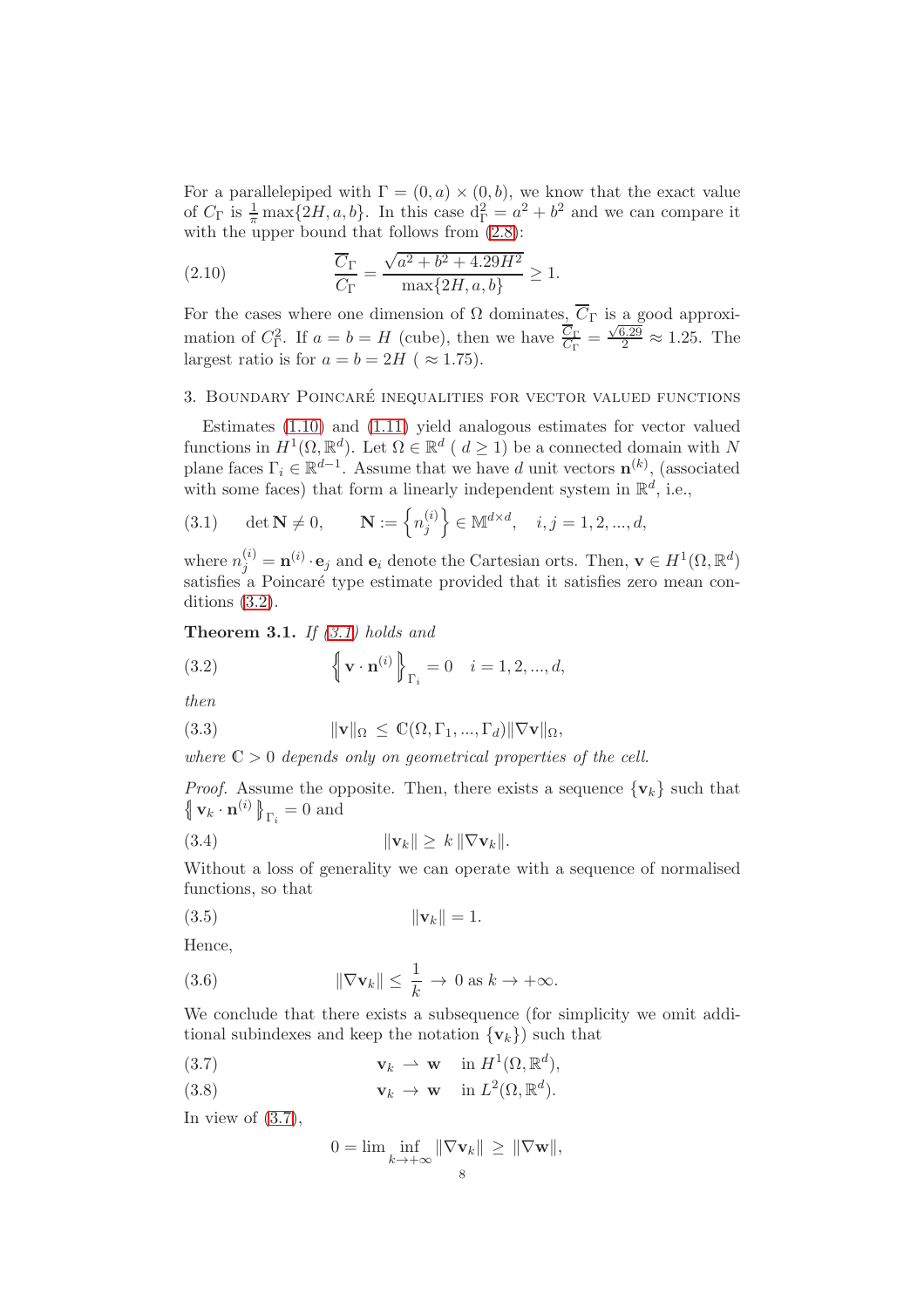we see that  $\mathbf{w} \in P^0(\Omega, \mathbb{R}^d)$ . For any face  $\Gamma_i$  we have (in view of the trace theorem)

(3.9) 
$$
\|\mathbf{v}_k - \mathbf{w}\|_{2,\Gamma_i} \leq C \left( \|\mathbf{v}_k - \mathbf{w}\|_{2,\Omega} + \|\nabla \mathbf{v}_k\|_{2,\Omega} \right).
$$

We recall [\(3.6\)](#page-7-4) and [\(3.8\)](#page-7-3) and conclude that the traces of  $v_k$  on  $\Gamma_i$  converge to the trace of **w**. Since  $\mathbf{v}_k \cdot \mathbf{n}^{(i)}$  have zero means,

(3.10) 
$$
\mathbf{w} \cdot \mathbf{n}_i |\Gamma_i| = \int_{\Gamma_i} \mathbf{w} \cdot \mathbf{n}_i d\Gamma = 0
$$

and w is orthogonal to d linearly independent vectors, i.e.,  $w = 0$ . On the other hand,  $\|\mathbf{w}\| = 1$ . We obtain a contradiction, which shows that the assumption is not true. assumption is not true.

We notice that conditions of the Theorem are very flexible with respect to choosing  $\Gamma_i$  and vectors  $\mathbf{n}^{(i)}$  entering the integral type conditions [\(3.2\)](#page-7-1). Probably the most interesting case is where  $\mathbf{n}^{(i)}$  are defined as unit outward normals to faces  $\Gamma_s$ . If  $d=2$ , then we can also define  $\mathbf{n}^{(i)}$  as unit tangential vectors. Moreover, in the proof it is not essential that  $\mathbf{n}^{(i)}$  is strictly related to one face  $\Gamma_i$  (only the condition [\(3.1\)](#page-7-2) is essential). For example, if  $d=3$ then we can define two vectors as two mutually orthogonal tangential vectors of one face and the third one as a normal vector to another face. Theorem holds for this case as well. Henceforth, for the sake of definiteness we assume that  $\mathbf{n}^{(i)}$  are normal vectors or mean normal vectors (for curvilinear faces) associated with faces  $\Gamma_i$ ,  $i = 1, 2, ..., d$ . Possible modifications of the results to other cases are rather obvious.

3.1. Value of the constant for  $d = 2$ . Estimates of the constant  $\mathbb{C}(\Omega, \Gamma_1, ..., \Gamma_d)$ follow from [\(1.10\)](#page-1-1) and depend on the constants  $C_{\Gamma_i}(\Omega)$ . Now, our goal is to deduce explicit and easily computable bounds of  $\mathbb{C}(\Omega, \Gamma_1, ..., \Gamma_d)$ .

First, we consider a special, but important case where  $\Omega$  is a polygonal domain in  $\mathbb{R}^2$ . Let  $\Gamma_1$  and  $\Gamma_2$  be two faces selected for the interpolation of **v**. The respective normals  $\mathbf{n}^{(1)} = (n_1^{(1)})$  $\binom{11}{1},n\binom{11}{2}$  $\binom{1}{2}$  and  $\mathbf{n}^{(2)} = (n_1^{(2)})$  $\binom{2}{1},n\binom{2}{2}$  $2^{(2)}$  must satisfy the condition [\(3.1\)](#page-7-2), which means that

(3.11) 
$$
\angle(\mathbf{n}^{(1)}, \mathbf{n}^{(2)}) = \beta \in (0, \pi).
$$

Let the conditions [\(3.2\)](#page-7-1) hold. Then

<span id="page-8-0"></span>
$$
(3.12) \t\t\t ||n_1^{(1)}v_1 + n_2^{(1)}v_2||^2 \leq C_{\Gamma_1}^2(\Omega) ||n_1^{(1)}\nabla v_1 + n_2^{(1)}\nabla v_2||^2,
$$

$$
(3.13) \t\t\t  $||n_1^{(2)}v_1+n_2^{(2)}v_2||^2 \leq C_{\Gamma_2}^2(\Omega)||n_1^{(2)}\nabla v_1+n_2^{(2)}\nabla v_2||^2.$
$$

Introduce the matrix

$$
\mathbf{T} := \mathbf{n}^{(1)} \otimes \mathbf{n}^{(1)} + \mathbf{n}^{(2)} \otimes \mathbf{n}^{(2)} = \begin{pmatrix} (n_1^{(1)})^2 + (n_1^{(2)})^2 & n_1^{(1)}n_2^{(1)} + n_1^{(2)}n_2^{(2)} \\ n_1^{(1)}n_2^{(1)} + n_1^{(2)}n_2^{(2)} & (n_2^{(1)})^2 + (n_2^{(2)})^2 \end{pmatrix}.
$$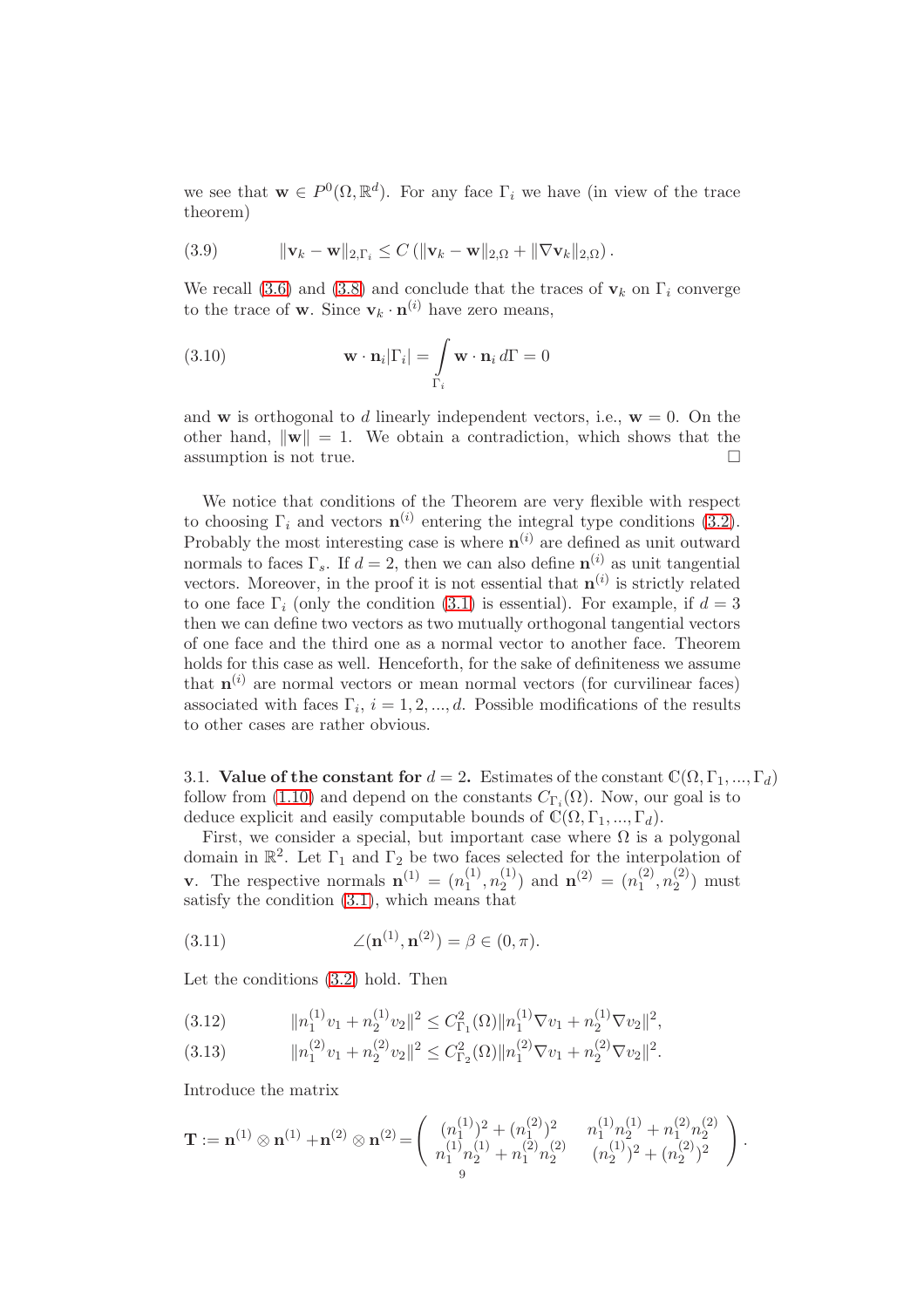Here and later on ⊗ denotes the diadic product of vectors. Summation of [\(3.12\)](#page-8-0) and [\(3.13\)](#page-8-0) yields

<span id="page-9-0"></span>(3.14) 
$$
\int_{\Omega} \mathbf{Tv} \cdot \mathbf{v} dx_1 dx_2
$$
  
\n
$$
\leq C^2 \int_{\Omega} (T_{11} |\nabla v_1|^2 + 2T_{12} \nabla v_1 \cdot \nabla v_2 + T_{22} |\nabla v_2|^2) dx_1 dx_2,
$$

where

$$
C = \max\{C_{\Gamma_1}(\Omega); C_{\Gamma_2}(\Omega)\}.
$$

It is easy to see that  $T$  is a positive definite matrix. Indeed,

$$
det(\mathbf{T} - \lambda \mathbf{E})
$$
  
=  $((n_1^{(1)})^2 + (n_1^{(2)})^2 - \lambda)((n_2^{(1)})^2 + (n_2^{(2)})^2 - \lambda) - (n_1^{(1)}n_2^{(1)} + n_1^{(2)}n_2^{(2)})^2$   
=  $\lambda^2 - 2\lambda + (n_1^{(1)}n_2^{(2)} - n_1^{(2)}n_2^{(1)})^2 = \lambda^2 - 2\lambda + (det \mathbf{N})^2,$ 

where

$$
\mathbf{N}:=\left(\begin{array}{c} \mathbf{n}^{(1)} \\ \mathbf{n}^{(2)} \end{array}\right).
$$

Hence for any vector **b**, we have  $\lambda_1 |\mathbf{b}|^2 \leq \mathbf{T} \mathbf{b} \cdot \mathbf{b} \leq \lambda_2 |\mathbf{b}|^2$ , and

(3.15) 
$$
\lambda_{1,2} = 1 \mp \sqrt{1 - (\det \mathbf{N})^2}.
$$

If  $\mathbf{n}^{(1)}$  and  $\mathbf{n}^{(1)}$  are orthogonal, then det  $\mathbf{N} = 1$  and the unique eigenvalue of **N** is  $\lambda = 1$ . In this case, the left hand side of [\(3.14\)](#page-9-0) coincides with  $\|\mathbf{v}\|^2$ . In all other cases det  $N < 1$  and  $\lambda_1 < \lambda_2$ .

We can always select the coordinate system such that

$$
n_1^{(1)} = 1
$$
,  $n_2^{(1)} = 0$ ,  $n_1^{(2)} = -\cos \beta$ ,  $n_2^{(2)} = \sin \beta$ .

Then,

$$
T_{11} = 1 + \cos^2 \beta
$$
,  $T_{22} = 1 - \cos^2 \beta$ ,  $T_{12} = -\sin \beta \cos \beta$ ,

and the matrix is

$$
\mathbf{N} := \begin{pmatrix} 1 & 0 \\ -\cos\beta & \sin\beta \end{pmatrix}.
$$

We see that det  $\mathbf{N} = \sin \beta$ , and  $\lambda_1 = 1 - |\cos \beta|$ .

Consider the right hand side of [\(3.14\)](#page-9-0). It is bounded from above by the quantity

$$
I(\mathbf{v}) := C^2 \int_{\Omega} \left( (T_{11} + \gamma |T_{12}|) |\nabla v_1|^2 + (T_{22} + \gamma^{-1} |T_{12}|) |\nabla v_2|^2 \right) dx,
$$

where  $\gamma$  is any positive number. We define  $\gamma$  by means of the relation  $T_{11} - T_{22} = (\gamma^{-1} - \gamma)|T_{12}|$ , which yields  $\gamma = \frac{1 - |\cos \beta|}{\sin \beta}$ . Then,

<span id="page-9-1"></span>(3.16) 
$$
I(\mathbf{v}) \leq (1 + |\cos \beta|) \|\nabla \mathbf{v}\|^2.
$$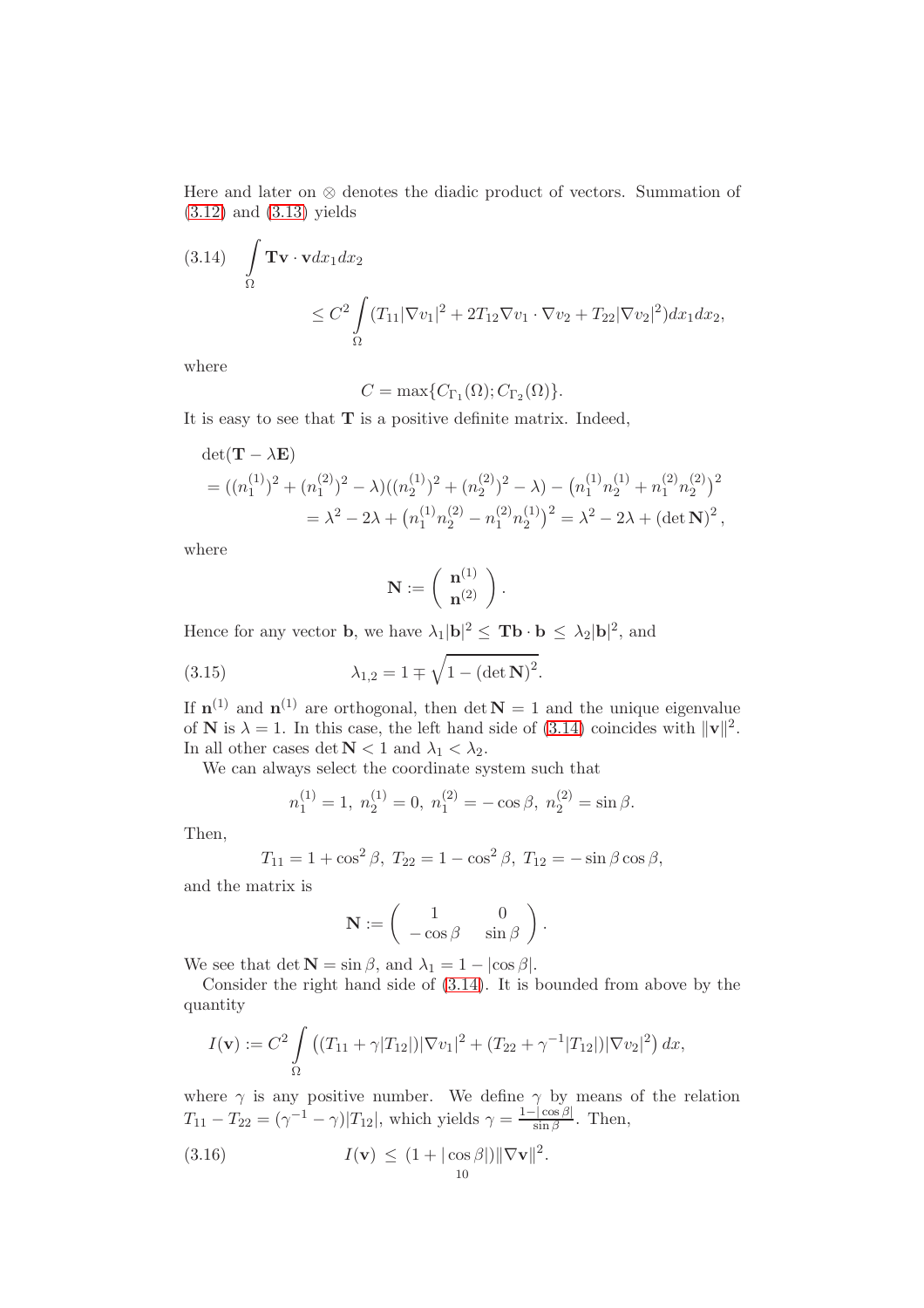<span id="page-10-3"></span>From  $(3.14)$  and  $(3.16)$ , we find that

(3.17) 
$$
\|\mathbf{v}\| \leq \max_{i=1,2} \{C_{\Gamma_i}(\Omega)\} \sqrt{\frac{1+|\cos\beta|}{1-|\cos\beta|}} \|\nabla \mathbf{v}\|.
$$

This is the Poincaré type inequality for the vector valued function  $\bf{v}$  with zero mean normal traces on  $\Gamma_1$  and  $\Gamma_2$ . It is worth noting that for small β (and for β close to π) the constant blows up. Therefore, interpolation operators (considered in Sect. 4) should avoid such situations.

<span id="page-10-4"></span>3.2. Value of the constant for  $d \geq 3$ . Now we are concerned with the general case and deduce the estimate valid for any dimension d.

In view of [\(3.2\)](#page-7-1) we have

<span id="page-10-0"></span>
$$
\sum_{k=1}^{d} \|\mathbf{n}^{(k)} \cdot \mathbf{v}\|_{2,3}^{2} \leq 2 \sum_{k=1}^{d} \int \left( \sum_{i=1}^{d} n_{i}^{(k)} \nabla v_{i} \right)^{2} d\mathbf{x}, 2(\Omega, \Gamma_{3}) \|n_{1}^{(3)} \nabla v_{1} + n_{2}^{(3)} \nabla v_{2} + n_{3}^{(3)} \nabla v_{3} \|^{2}
$$

where

$$
C=\max_{k=1,2,...,d}\ \left\{C_{\Gamma_k}(\Omega)\right\}.
$$

In view of the relation

<span id="page-10-1"></span>
$$
(\mathbf{n}^{(k)} \otimes \mathbf{n}^{(k)}) \mathbf{v} \cdot \mathbf{v} = (\mathbf{n}^{(k)} (\mathbf{n}^{(k)} \cdot \mathbf{v})) \cdot \mathbf{v} = (\mathbf{n}^{(k)} \cdot \mathbf{v})^2,
$$

the left hand side of  $(3.18)$  is  $\int$  $\int\limits_{\Omega} \mathbf{Tv} \cdot \mathbf{v}$ , where

(3.19) 
$$
\mathbf{T} := \sum_{k=1}^d \mathbf{n}^{(k)} \otimes \mathbf{n}^{(k)}.
$$

If  $\mathbf{n}^{(k)}$  form a linearly independent system, then **T** is a positive definite matrix. Indeed,  $\mathbf{T}\mathbf{b} \cdot \mathbf{b} = \sum_{i=1}^{d}$  $k=1$  $(\mathbf{n}^{(k)} \cdot \mathbf{b})^2$ . Hence, **Tb**  $\cdot \mathbf{b} = 0$  if and only if **b** has zero projections to d linearly independent vectors  $\mathbf{n}^{(k)}$ , i.e.,  $\mathbf{T}\mathbf{b} \cdot \mathbf{b} = 0$ if and only if  $\mathbf{b} = 0$ . Therefore,

<span id="page-10-2"></span>(3.20) 
$$
\lambda_1 \|\mathbf{v}\|^2 \leq \int_{\Omega} \mathbf{Tv} \cdot \mathbf{v} d\mathbf{x},
$$

where  $\lambda_1 > 0$  is the minimal eigenvalue of **T**.

Consider the right hand side of [\(3.18\)](#page-10-0). We have

$$
\int_{\Omega} \left( \sum_{i=1}^{d} n_i^{(k)} \nabla v_i \right)^2 d\mathbf{x} = \int_{\Omega} \sum_{i,j=1}^{d} n_i^{(k)} n_j^{(k)} \nabla v_i \cdot \nabla v_j d\mathbf{x}
$$
\n
$$
= \sum_{i,j=1}^{d} n_i^{(k)} n_j^{(k)} \int_{\Omega} \nabla v_i \cdot \nabla v_j d\mathbf{x} = \mathbf{n}^{(k)} \otimes \mathbf{n}^{(k)} : \mathbf{G},
$$

where

$$
\mathbf{G}(\mathbf{v}) := \{G_{ij}\}, \quad G_{ij}(\mathbf{v}) = \int_{\Omega} \nabla v_i \cdot \nabla v_j d\mathbf{x}.
$$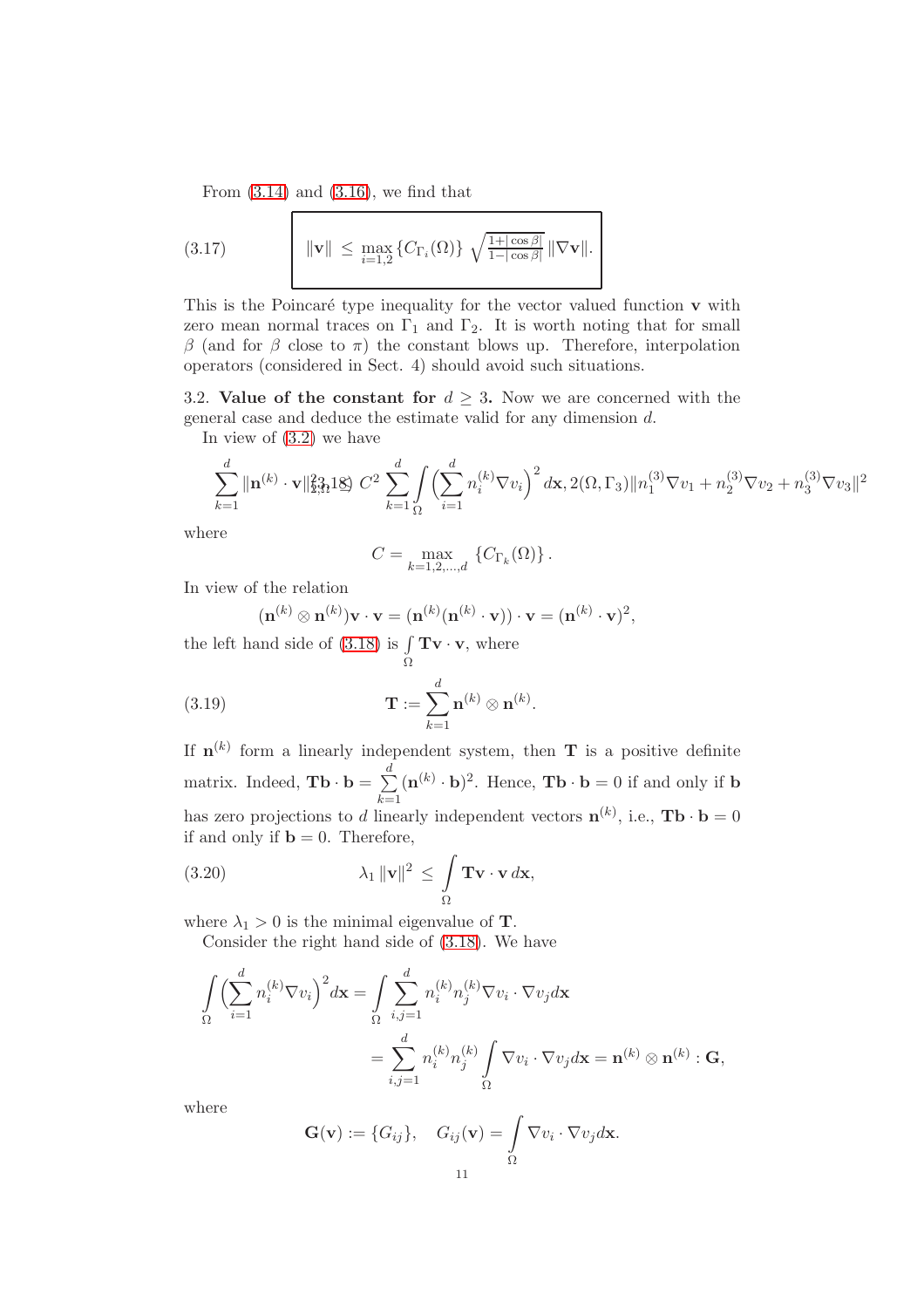Hence,

<span id="page-11-0"></span>(3.21) 
$$
\sum_{k=1}^d \int_{\Omega} \left( \sum_{i=1}^d n_i^{(k)} \nabla v_i \right)^2 d\mathbf{x} = \mathbf{T} : \mathbf{G}(\mathbf{v}) \leq |\mathbf{T}| |\mathbf{G}(\mathbf{v})|.
$$

Now [\(3.18\)](#page-10-0), [\(3.19\)](#page-10-1), [\(3.20\)](#page-10-2), and [\(3.21\)](#page-11-0) yield the estimate

<span id="page-11-1"></span>
$$
\|\mathbf{v}\|^2 \leq C^2 \frac{1}{\lambda_1} |\mathbf{T}| |\mathbf{G}(\mathbf{v})| \leq C^2 \frac{d}{\lambda_1} |\mathbf{G}(\mathbf{v})|.
$$

Since  $|\mathbf{G}(\mathbf{v})| \leq ||\nabla \mathbf{v}||^2$ , for any  $\mathbf{v} \in H^1(\Omega, \mathbb{R}^d)$  satisfying  $(3.2)$  we have

(3.22) 
$$
\|\mathbf{v}\| \leq C \sqrt{\frac{d}{\lambda_1}} \|\nabla \mathbf{v}\|.
$$

In other words, the constant in [\(3.22\)](#page-11-1) can be defined as follows:

(3.23) 
$$
\mathbb{C}(\Omega, \Gamma_1, \Gamma_2, ..., \Gamma_d) = \max_{k=1,2,...,d} \{ C_{\Gamma_k}(\Omega) \} \sqrt{\frac{d}{\lambda_1}},
$$

where  $\lambda_1$  is the minimal eigenvalue of **T**.

For  $d = 2$  this estimate exposes a slightly worse constant than  $(3.17)$  with the factor  $\sqrt{\frac{2}{1-|\cos\beta|}}$  instead of  $\sqrt{\frac{1+|\cos\beta|}{1-|\cos\beta|}}$ .

## 4. Interpolation of functions

The classical Poincaré inequality  $(1.1)$  yields a simple interpolation operator  $\mathbb{I}_{\Omega}: H^{1}(\Omega) \to P^{0}(\Omega)$  defined by the relation  $\mathbb{I}_{\Omega} w := \{w\}_{\Omega}$ . In view of  $(1.1)$ , we know that

(4.1) 
$$
||w - \mathbb{I}_{\Omega}w||_{2,\Omega} \leq C_{\mathcal{P}}(\Omega) ||\nabla w||_{2,\Omega},
$$

which means that the interpolation operator is stable and  $C_P(\Omega)$  is the respective constant.

Above discussed estimates for functions with zero mean traces yield somewhat different interpolation operators for scalar and vector valued functions. For a scalar valued function  $w \in H^1(\Omega)$ , we set  $\mathbb{I}_{\Gamma}(w) := \{w\}_{\Gamma}$ , i.e., the interpolation operator uses mean values of w a  $d-1$  – dimensional set Γ. Since  $\{w - \mathbb{I}_{\Gamma}w\}_{\Gamma} = 0$ , we use [\(1.10\)](#page-1-1) and obtain the interpolation estimate

(4.2) 
$$
||w - \mathbb{I}_{\Gamma}w||_{2,\Omega} \leq C_{\Gamma}(\Omega) ||\nabla w||_{2,\Omega},
$$

where the constant  $C_{\Gamma}$  appears as the interpolation constant. Analogously, [\(1.11\)](#page-1-2) yields an interpolation estimate for the boundary trace

(4.3) 
$$
||w - \mathbb{I}_{\Gamma}w||_{2,\Gamma} \leq C_{\Gamma}^{\text{Tr}} ||\nabla w||_{2,\Omega}.
$$

Applying these estimates to cells of meshes we obtain analogous interpolation estimates for mesh interpolation of scalar functions with explicit constants depending on character diameter of cells.

For the interpolation of vector valued functions we use [\(3.22\)](#page-11-1) and generalise this idea.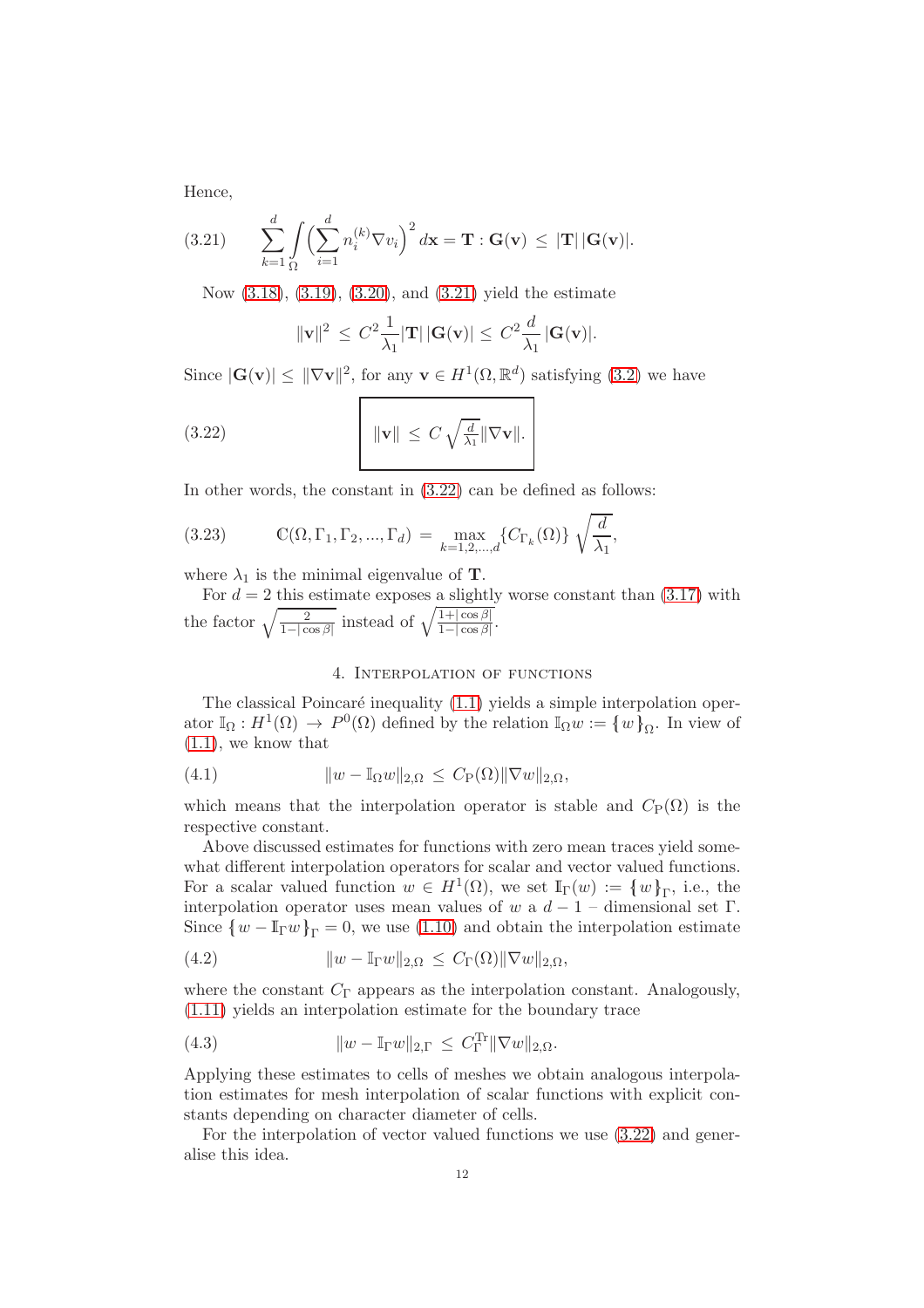### 4.1. Cells with plane faces. Define the operator

$$
\mathbb{I}_{\Gamma_1,\Gamma_2,\dots,\Gamma_d}: H^1(\Omega,\mathbb{R}^d) \to P^0(\Omega,\mathbb{R}^d)
$$

that performs zero order interpolation of a vector valued function  $\bf{v}$  using mean values of normal components on the faces  $\Gamma_i$ ,  $i = 1, 2, ..., d$ . In this case, we set

<span id="page-12-0"></span>
$$
(4.4)\quad \int\limits_{\Gamma_i} \left(\mathbb{I}_{\Gamma_1,\Gamma_2,\ldots,\Gamma_d} \mathbf{v}\right)\cdot \mathbf{n}^{(i)}\,d\Gamma = \int\limits_{\Gamma_i} \mathbf{v}\cdot \mathbf{n}^{(i)}\,d\Gamma \qquad i=1,2,...,d.
$$

This condition means that the intrpolant must preserve integral values of normal flux through d selected faces. In general we may define several different operators associated with different collections of faces. However, once the set of  $\Gamma_1, \Gamma_2, ..., \Gamma_d$  satisfying [\(3.1\)](#page-7-2) has been defined, the operator  $\mathbb{I}_{\Gamma_1, \Gamma_2, ..., \Gamma_d}$ uniquely defines the vector  $\mathbb{I}_{\Gamma_1,\Gamma_2,\dots,\Gamma_d}$  v. In view of [\(4.4\)](#page-12-0) and the identity

$$
(\mathbb{I}_{\Gamma_1,\Gamma_2,\ldots,\Gamma_d} \mathbf{v}) \cdot \mathbf{n}^{(i)} = (\mathbb{I}_{\Gamma_1,\Gamma_2,\ldots,\Gamma_d} \mathbf{v})_j \mathbf{e}_j \cdot \mathbf{n}^{(i)},
$$

we conclude that the components of the interpolant are uniquely defined by the system

(4.5) 
$$
\sum_{j=1}^{d} n_j^{(i)} (\mathbb{I}_{\Gamma_1, \Gamma_2, ..., \Gamma_d} \mathbf{v})_j = \frac{1}{|\Gamma_i|} \int_{\Gamma_i} \mathbf{v} \cdot \mathbf{n}^{(i)} d\Gamma \quad i = 1, 2, ..., d.
$$

Define  $\mathbf{w} := \mathbf{v} - \mathbb{I}_{\Gamma_1, \Gamma_2, ..., \Gamma_s} \mathbf{v}$ . From [\(4.4\)](#page-12-0), it follows that

<span id="page-12-1"></span>
$$
\left\{\mathbf{w}\cdot\mathbf{n}^{(i)}\right\}_{\Gamma_i}=0\qquad i=1,2,...,d.
$$

Therefore, we can apply Theorem [3.1](#page-7-0) to w and find that

(4.6) 
$$
\|\mathbf{w}\|_{\Omega} \leq \mathbb{C}(\Omega, \Gamma_1, ..., \Gamma_d) \|\nabla \mathbf{w}\|_{\Omega}.
$$

Since  $\nabla \mathbf{w} = \nabla \mathbf{v}$ , [\(4.6\)](#page-12-1) yields the estimate

<span id="page-12-3"></span>(4.7) 
$$
\|\mathbf{v} - \mathbf{I}_{\Gamma_1, \Gamma_2, ..., \Gamma_d} \mathbf{v}\|_{\Omega} \leq \mathbb{C}(\Omega, \Gamma_1, ..., \Gamma_d) \|\nabla \mathbf{v}\|_{\Omega},
$$

where  $\mathbb{C}(\Omega, \Gamma_1, ..., \Gamma_d)$  depends on the constants  $C_{\Gamma_i}$  (see section [3.2\)](#page-10-4).

<span id="page-12-2"></span>4.2. Cells with curvilinear faces. Let  $\Omega$  be a Lipschitz domain with a piecewise smooth boundary consisting of smooth parts  $\Gamma_1$ ,  $\Gamma_2$ ,..., $\Gamma_N$  (see Fig. [4.2\)](#page-12-2). In order to avoid complicated topological structures (which may lead to difficulties with definitions of "mean normals"), we assume that all the faces are such that normal vectors can be defined at almost all points and impose an additional condition

$$
\mathbf{n}_i(x^{(1)}) \cdot \mathbf{n}_i(x^{(2)}) > 0 \qquad \forall x^{(1)}, x^{(2)} \in \Gamma_i, \quad i = 1, 2, \dots, d.
$$

Then, we can define the mean normal vector associated with  $\Gamma_i$ :

$$
\widehat{\mathbf{n}}(i) := \left\{ \frac{1}{|\Gamma_i|} \int\limits_{\Gamma_i} n_1^{(i)} d\Gamma, \frac{1}{|\Gamma_i|} \int\limits_{\Gamma_i} n_2^{(i)} d\Gamma, ..., \frac{1}{|\Gamma_i|} \int\limits_{\Gamma_i} n_d^{(i)} d\Gamma \right\}.
$$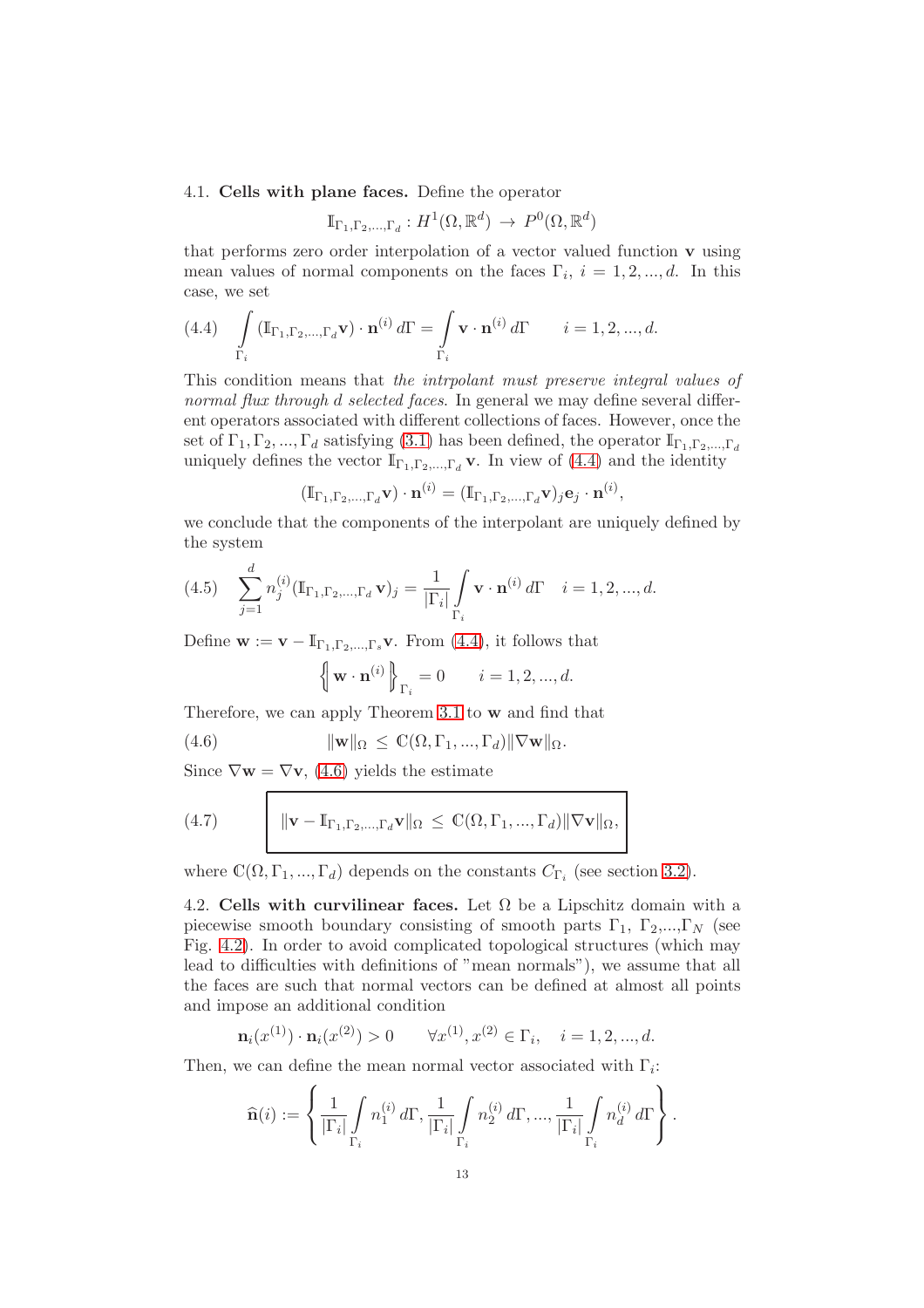

<span id="page-13-0"></span>Figure 3. Cells with curvilinear faces in 2D and 3D

It is not difficult to verify that Theorem [3.1](#page-7-0) holds if  $N$  is replaced by  $\hat{N}$ formed by mean normal vectors, i.e.,

(4.8) 
$$
\det \widehat{\mathbf{N}} \neq 0, \qquad \text{where} \qquad \widehat{n}_j^{(i)} := \widehat{\mathbf{n}}^{(i)} \cdot \mathbf{e}_j,
$$

and [\(3.2\)](#page-7-1) is replaced by the condition

(4.9) 
$$
\left\{ \mathbf{v} \cdot \widehat{\mathbf{n}}^{(i)} \right\}_{\Gamma_i} = 0 \quad i = 1, 2, ..., d.
$$

In other words, for cells with curvilinear faces the necessary interpolation condition reads as follows: mean values of normal vectors averaged on faces must form a linearly independent system satisfying  $(4.8)$ .

The operator  $\mathbb{I}_{\Gamma_1,\Gamma_2,\dots,\Gamma_d}$  v is defined by modifying the condition [\(4.4\)](#page-12-0). Since

$$
\int\limits_{\Gamma_i} \mathbb{I}_{\Gamma_1,\Gamma_2,\ldots,\Gamma_d} \mathbf{v}\cdot \mathbf{n}^{(i)}\, d\Gamma = \mathbb{I}_{\Gamma_1,\Gamma_2,\ldots,\Gamma_d} \mathbf{v}\cdot \widehat{\mathbf{n}}^{(i)}\,\big|\Gamma_i\big|,
$$

the interpolant  $\mathbb{I}_{\Gamma_1,\Gamma_2,\dots,\Gamma_d}$  **v** is defined by the system

(4.10) 
$$
\sum_{j=1}^{d} \widehat{n}_{j}^{(i)} (\mathbb{I}_{\Gamma_{1}, \Gamma_{2}, ..., \Gamma_{d}} \mathbf{v})_{j} = \frac{1}{|\Gamma_{i}|} \int_{\Gamma_{i}} \mathbf{v} \cdot \mathbf{n}^{(i)} d\Gamma \quad i = 1, 2, ..., d.
$$

By repeating the same arguments, we obtain the estimate [\(4.7\)](#page-12-3) for the interpolant  $\mathbb{I}_{\Gamma_1,\Gamma_2,\dots,\Gamma_d}$ **v**.

# 4.3. Comparison of interpolation constants for  $\mathbb{I}_{\Omega}$  and  $\mathbb{I}_{\Gamma}$ .

4.3.1. Triangles. First, we compare five different interpolation operators for the right triangle with equal legs (see Fig. 1). For the interpolation operator  $\mathbb{I}_{\Omega}$  (Fig. 1a) we have [\(1.9\)](#page-1-4), where [\(1.6\)](#page-1-0) yields the upper bound of the respective interpolation constant  $C_{\rm P}(\Omega) \leq \sqrt{2}\frac{h}{\pi} \approx 0.4502h$ .

Four different operators  $\mathbb{I}_{\Gamma}$  are generated by setting zero mean values on one leg (b), two legs (c), median (d), and hypothenuse (e)

$$
||w - \mathbb{I}_{\Gamma}(w)||_{2,\Omega} \leq C_{\Gamma}(\Omega)h||\nabla w||_{2,\Omega}.
$$

The respective constants follow from Tab. 1. For (b),  $C_{\Gamma}(\Omega) = \frac{h}{\zeta} \approx 0.4929h$ , for (c)  $C_{\Gamma}(\Omega) = \frac{h}{\pi} \approx 0.3183h$ , for (d) and (e)  $C_{\Gamma}(\Omega) = \frac{h}{\zeta \sqrt{2}} \approx 0.3485h$ .

We can use these data and compare the efficiency of  $\mathbb{I}_{\Gamma}$  and  $\mathbb{I}_{\Omega}$  for uniform meshes which cells are right equilateral triangles (Fig. 1 f). For a mesh with 2nm cells, the operator  $\mathbb{I}_{\Omega}$  uses 2nm parameters (mean values on triangles) and provides interpolation with the constant  $C_P$ . The operator  $\mathbb{I}_{\Gamma}$  using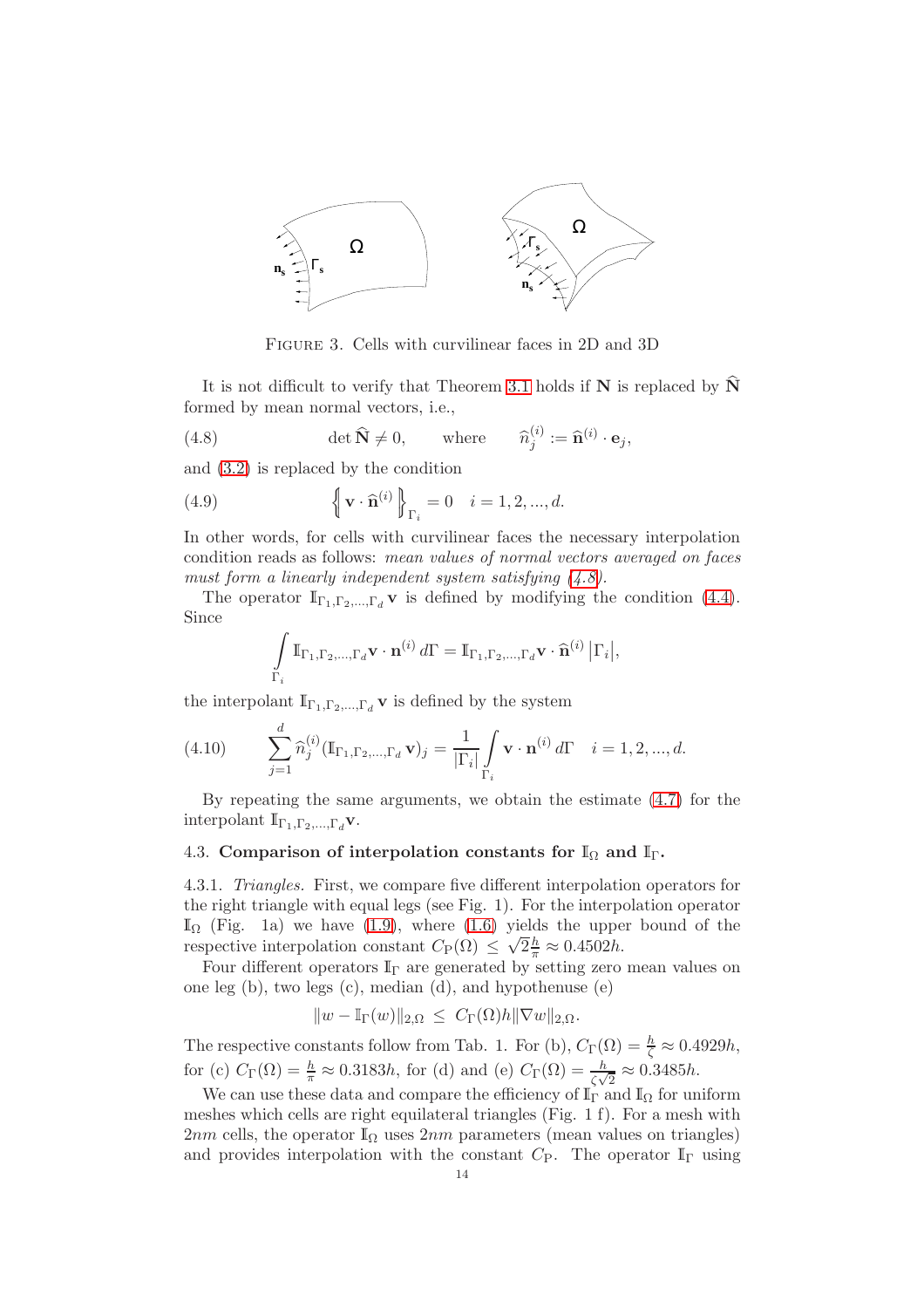

FIGURE 4. Triangular cells

mean values on diagonals (see (e)) has almost the same constant but needs only mn parameters.

4.3.2. Squares. Similar results hold for square cells. For the interpolation operator  $\mathbb{I}_{\Omega}$  (Fig. 2a) we have the exact constant  $C_{\rm P} = \frac{\pi}{h}$  $\frac{\pi}{h}$ . The constants for  $\mathbb{I}_{\Gamma}$  are as follows. For (b),  $C_{\Gamma} = \frac{h}{\pi}$  $\frac{h}{\pi}$ , for (c) and (d)  $C_{\Gamma} = \frac{2h}{\pi}$  $\frac{2n}{\pi}$ , and for (e)  $C_{\Gamma} = \frac{h}{2.869}$ . We see that for a uniform mesh with square cells  $\mathbb{I}_{\Gamma}$  and  $\mathbb{I}_{\Omega}$ have the same efficiency if  $\Gamma$  is selected as on (d) or (e).



Figure 5. Square cells

4.4. Interpolation on macrocells. Advanced numerical approximations often operate with macrocells. Let  $\Omega$  be a macrocell consisting of N simple subdomains  $\omega_i$  (e.g., simplexes). Let the boundary Γ consist of faces Γ<sub>i</sub> (each  $\Gamma_i$  is a part of some subdomain boundary  $\partial \omega_i$ ). For  $w \in H^1(\Omega)$  we define  $\mathbb{I}_{\Gamma} w$  as a piecewise constant function that satisfies the conditions

(4.11) 
$$
\{w - \mathbb{I}_{\Gamma}w\}_{\Gamma_i} = 0 \t i = 1, 2, ..., N.
$$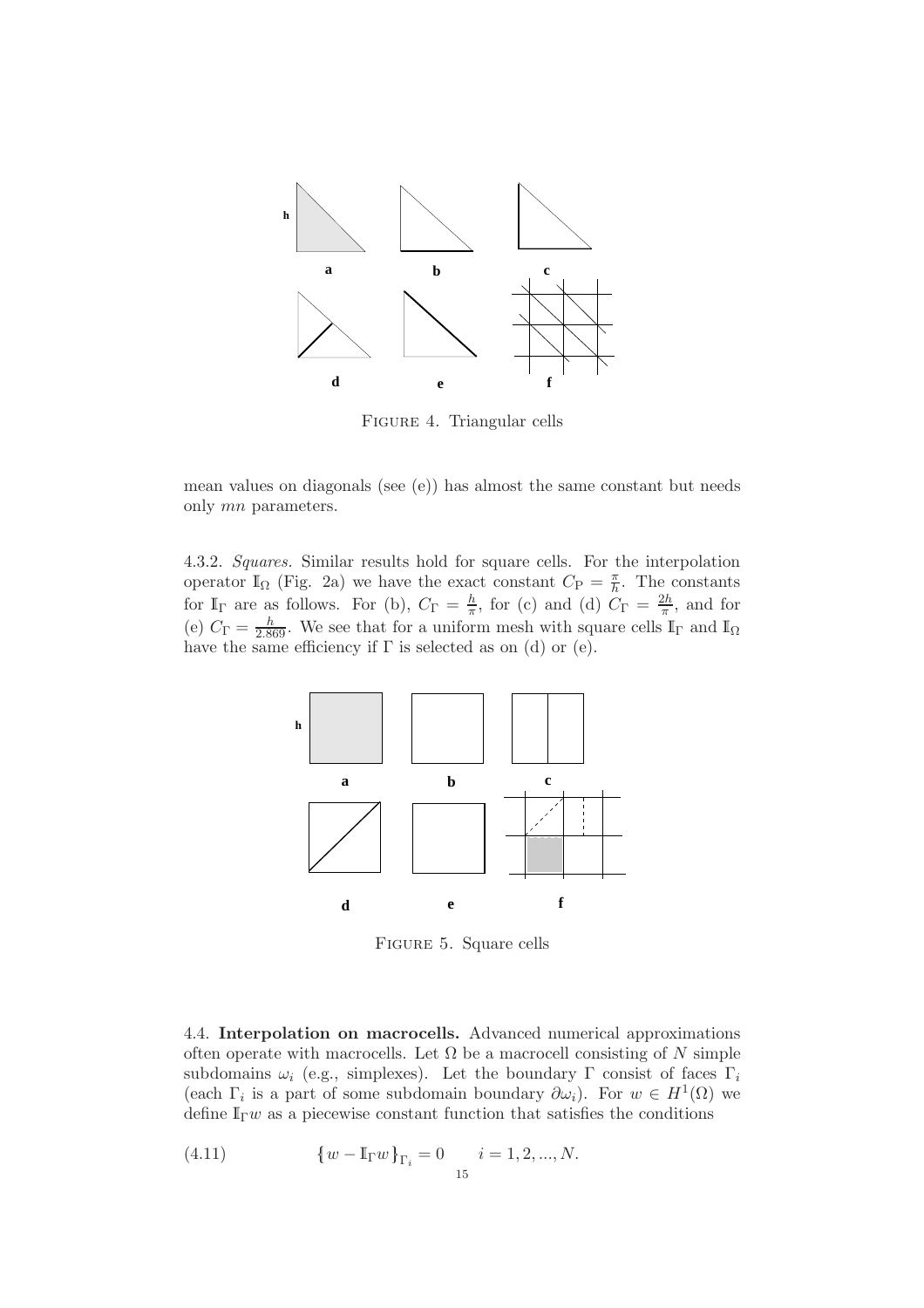Then, we can apply interpolation operators  $\mathbb{I}_{\gamma_i}$  to any subdomain  $\omega_i$  and find that for the whole cell

<span id="page-15-0"></span>(4.12) 
$$
||w - \mathbb{I}_{\Gamma}w||_{2,\Omega}^2 = \sum_{i=1}^N ||w - \mathbb{I}_{\Gamma}w||_{2,\omega_i}^2
$$
  

$$
\leq \sum_{i=1}^N C_{\gamma_i}^2 ||\nabla w||_{2,\omega_i}^2 \leq C_{\Gamma}^2 ||\nabla w||_{2,\Omega}^2,
$$

where  $C_{\Gamma} = \max_i \{ C_{\Gamma_i} \}.$ 

Estimates for vector valued functions are derived quite similarly. For example, let  $d = 2$  and  $\Omega$  be a polygonal domain with N faces. If N is an odd number, then we form out of  $\Gamma_i$  a set of K pairs  $\{\Gamma_1^{(l)}\}$  $_{1}^{(l)},\Gamma _{2}^{(l)}$  $\begin{matrix} \binom{U}{2} \end{matrix}$  $l = 1, 2, ..., K$  such that the respective subdomains cover  $\Omega$  and for each pair  $\mathbf{n}^{(l)}_1$  $_1^{(l)}$  and  $\mathbf{n}_2^{(l)}$  $\binom{l}{2}$  satisfy [\(3.1\)](#page-7-2). Then, the interpolant  $\mathbb{I}_{\Gamma}$ **v** can be defined as a piece vise constant field in each pair of subdomains  $\omega_1^{(l)} \cup \omega_2^{(l)}$  $2^{(t)}$  that satisfies (4.13)  $\{(\mathbf{v} - \mathbb{I}_{\Gamma}\mathbf{v}) \cdot \mathbf{n}_i\}_{\Gamma_i} = 0 \quad i = 1, 2, ..., N.$ 

$$
\begin{array}{cccc}\n\left(\sqrt{1-\frac{1}{2}}\right) & \text{if } \sqrt{1-\frac{1}{2}} \\
\text{if } \sqrt{1-\frac{1}{2}} & \text{if } \sqrt{1-\frac{1}{2}}\n\end{array}
$$

Analogously to [\(4.12,](#page-15-0) we obtain

<span id="page-15-2"></span>(4.14) 
$$
\|\mathbf{v} - \mathbb{I}_{\Gamma}\mathbf{v}\|_{2,\Omega} \leq \mathbb{C} \|\nabla \mathbf{v}\|_{2,\Omega} \qquad \mathbf{v} \in H^1(\Omega,\mathbb{R}^2),
$$

where 
$$
\mathbb{C} = \max_{l=1,2,\dots,K} \mathbb{C}_{\Gamma_1^{(l)},\Gamma_2^{(l)}}(\omega_1^{(l)} \cup \omega_2^{(l)})
$$
.

4.5. Interpolation on meshes. Finally, we shortly discuss applications to mesh interpolation. It is clear that analogous operators  $\mathbb{I}_{\Gamma}$  can be constructed for scalar and vector valued functions defined in a bounded Lipschitz domain  $\Omega$ , which is covered by a mesh  $\mathcal{T}_h$  with sells  $\Omega_i$ ,  $i = 1, 2, ..., M_h$ .

Let  $\Omega_i$  be Lipschitz domains such that  $\Omega_i \cup \Omega_j = \emptyset$  if  $i \neq j$  and

(4.15) 
$$
\overline{\Omega} = \bigcup_{i=1}^{M_h} \overline{\Omega}_i.
$$

We assume that  $c_1h \leq \text{diam}_{\Omega_i} \leq c_2h$  for all  $i = 1, 2, ...M_h$ , where  $c_2 \geq c_1 >$ 0 and h is a small parameter. The intersection of  $\overline{\Omega}_i$  and  $\overline{\Omega}_j$  is either empty or a face  $\Gamma_{ij}$  (which is a Lipschitz domain in  $\mathbb{R}^{d-1}$ ). By  $\mathcal{E}_h$  we denote the collection of all faces in  $\mathcal{T}_h$ .

It is easy to see that a function  $w \in H^1(\mathcal{D})$  can be interpolated by a piece vise constant function on cells of  $\mathcal{T}_h$  if we set

(4.16) 
$$
\mathbb{I}_{\mathcal{T}_h}(w)(x) = \mathbb{I}_{\Gamma_i} w(x) = \{w\}_{\Gamma_i} \quad \text{if} \quad x \in \Omega_i.
$$

Here  $\Gamma_i$  is a face of  $\Omega_i$  selected for the local interpolation operator. Then,

<span id="page-15-1"></span>(4.17) 
$$
\|w - \mathbb{I}_{\mathcal{T}_h}(w)\|_{2,\Omega} \leq C(\mathcal{T}_h) \|\nabla w\|_{2,\Omega},
$$

where  $C(\mathcal{T}_h)$  is the maximal constant in inequalities [\(1.10\)](#page-1-1) associated with  $\Omega_i$ ,  $i = 1, 2, ..., M_h$ . We note that the amount of parameters used in such type interpolation is essentially smaller than the amount of faces in  $\mathcal{T}_h$ .

If  $\mathbb{I}_{\mathcal{T}_h}$  is constructed by means of averaging on each face  $\Gamma_{ij}$  then [\(4.17\)](#page-15-1) holds with a better constant and the interpolant  $\mathbb{I}_{\mathcal{T}_h} w$  possesses an important property: it preserves mean values of w.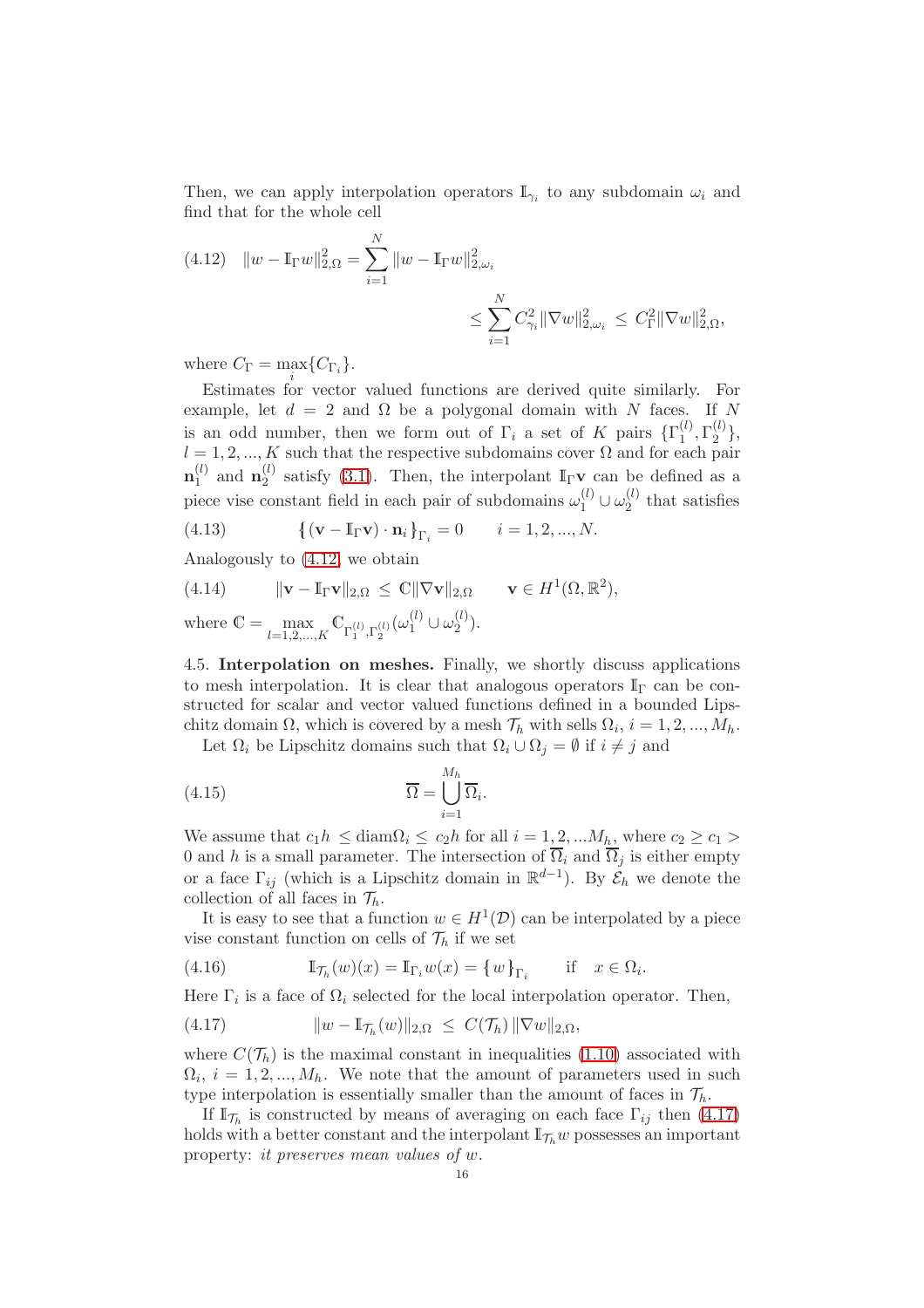Similar consideration is valid for vector valued functions. If we define the interpolation operator  $\mathbb{I}_{\mathcal{T}_h}(\mathbf{v})(x)$  on  $\mathcal{T}_h$  by the conditions

(4.18) 
$$
\mathbb{I}_{\mathcal{T}_h} \mathbf{v} \cdot \mathbf{n}_{ij} = {\mathbf{v} \cdot \mathbf{n}_{ij}}_{\Gamma_{ij}} \qquad \forall \Gamma_{ij} \in \mathcal{E}_h,
$$

then

(4.19) 
$$
\|\mathbf{v} - \mathbb{I}\tau_h \mathbf{v}\|_{2,\Omega} \leq \mathbb{C}(\mathcal{T}_h) \|\nabla \mathbf{v}\|_{2,\Omega},
$$

where  $\mathbb{C}(\mathcal{T}_h)$  is the maximal constant in inequalities [\(4.14\)](#page-15-2) used for  $\Omega_i$ ,  $i = 1, 2, ..., N(\mathcal{T}_h)$ . The interpolant  $\mathbb{I}_{\mathcal{T}_h}$  v possesses an important property: it preserves mean values of  $\mathbf{v} \cdot \mathbf{n}_{ij}$  on all the faces of  $\mathcal{T}_h$ .

#### **REFERENCES**

- <span id="page-16-8"></span>[1] D. Arnold, D. Boffi and R. Falk. Approximation by quadrilateral finite elements Math. Comp. 71 (2002), 909-922.
- <span id="page-16-9"></span>[2] D. Arnold, D. Boffi and R. Falk. Quadrilateral H(div) finite elements. SIAM J. Numer. Anal. 42 (2005), no. 6, 2429–2451.
- <span id="page-16-5"></span>[3] I. Babuška and A. Aziz. On the angle condition in the finite element method. SIAM J. Numer. Anal. 13 (1976), no. 2, 214–226.
- <span id="page-16-10"></span>[4] A. Bermudez, P. Gamallo, M. R. Nogueiras, and R. Rodriguez. Approximation properties of lowest-order hexahedral Raviart–Thomas finite elements. Comptes Rendus Mathematique, 340 (2005), no 9, 687-692.
- <span id="page-16-7"></span><span id="page-16-0"></span>[5] F. Brezzi and M. Fortin. Mixed and Hybrid Finite Element Methods. Springer, Berlin, 1991.
- [6] S. Y. Cheng. Eigenvalue comparison theorems and its geometric applications. Math. Z, 143 (1975), no. 3, 28–297.
- <span id="page-16-11"></span>[7] V. Girault and P. A. Raviart. Finite element approximation of the Navier–Stokes equations. Springer-Verlag, Berlin, 1986.
- <span id="page-16-2"></span>[8] D. W. Fox and J. R. Kuttler. Sloshing frequencies. Z. Angew. Math. Phys., 34 (1983), no. 5, 668–696.
- <span id="page-16-3"></span>[9] V. Kozlov and N. Kuznetsov. The ice-fishing problem: the fundamental sloshing frequency versus geometry of holes. Math. Methods Appl. Sci., 27(2004), no. 3, 289– 312.
- <span id="page-16-4"></span>[10] V. Kozlov, N. Kuznetsov, and O. Motygin. On the two-dimensional sloshing problem. Proc. R. Soc. Lond. Ser. A Math. Phys. Eng. Sci., 460 (2004), 2587–2603.
- <span id="page-16-12"></span>[11] Yu. Kuznetsov and A. Prokopenko. A new multilevel algebraic preconditioner for the diffusion equation in heterogeneous media. Numer. Linear Algebra Appl. 17 (2010), no. 5, 759–769.
- <span id="page-16-13"></span>[12] Yu. Kuznetsov and S. Repin. New mixed finite element method on polygonal and polyhedral meshes, Russ. J. Numer. Anal. Math. Modelling, Vol. 18(2003), 261–278.
- <span id="page-16-14"></span>[13] Yu. Kuznetsov. Mixed finite element method for diffusion equations on polygonal meshes with mixed cells. J. Numer. Math. 14 (2006), no. 4, 305 – 315.
- <span id="page-16-15"></span>[14] Yu. Kuznetsov. Approximations with piece-wise constant fluxes for diffusion equations. J. Numer. Math., Vol. 19, No. 4, 309–328 (2011).
- <span id="page-16-16"></span>[15] Yu. Kuznetsov Mixed FE method with piece-wise constant fluxes on polyhedral meshes. Russian J. Numer. Anal. Math. Modelling 29 (2014), no. 4, 231 – 237.
- <span id="page-16-17"></span>[16] Yu. Kuznetsov. Error estimates for the RT0 and PWCF methods for the diffusion equations on triangular and tetrahedral meshes. Russian J. Numer. Anal. Math. Modelling 30 (2015), no. 2,  $95 - 102$ .
- <span id="page-16-1"></span>[17] R. S. Laugesen and B. A. Siudeja. Minimizing Neumann fundamental tones of triangles: an optimal Poincaré inequality. J Differential Equations 249 (2010), no. 1, 118–135.
- <span id="page-16-6"></span>[18] O. Mali, P. Neittaanmäki and S. Repin. Accuracy Verification Methods. Theory and Algorithms, Computational Methods in Applied Sciences, 32, Springer, Dordrecht, 2014.